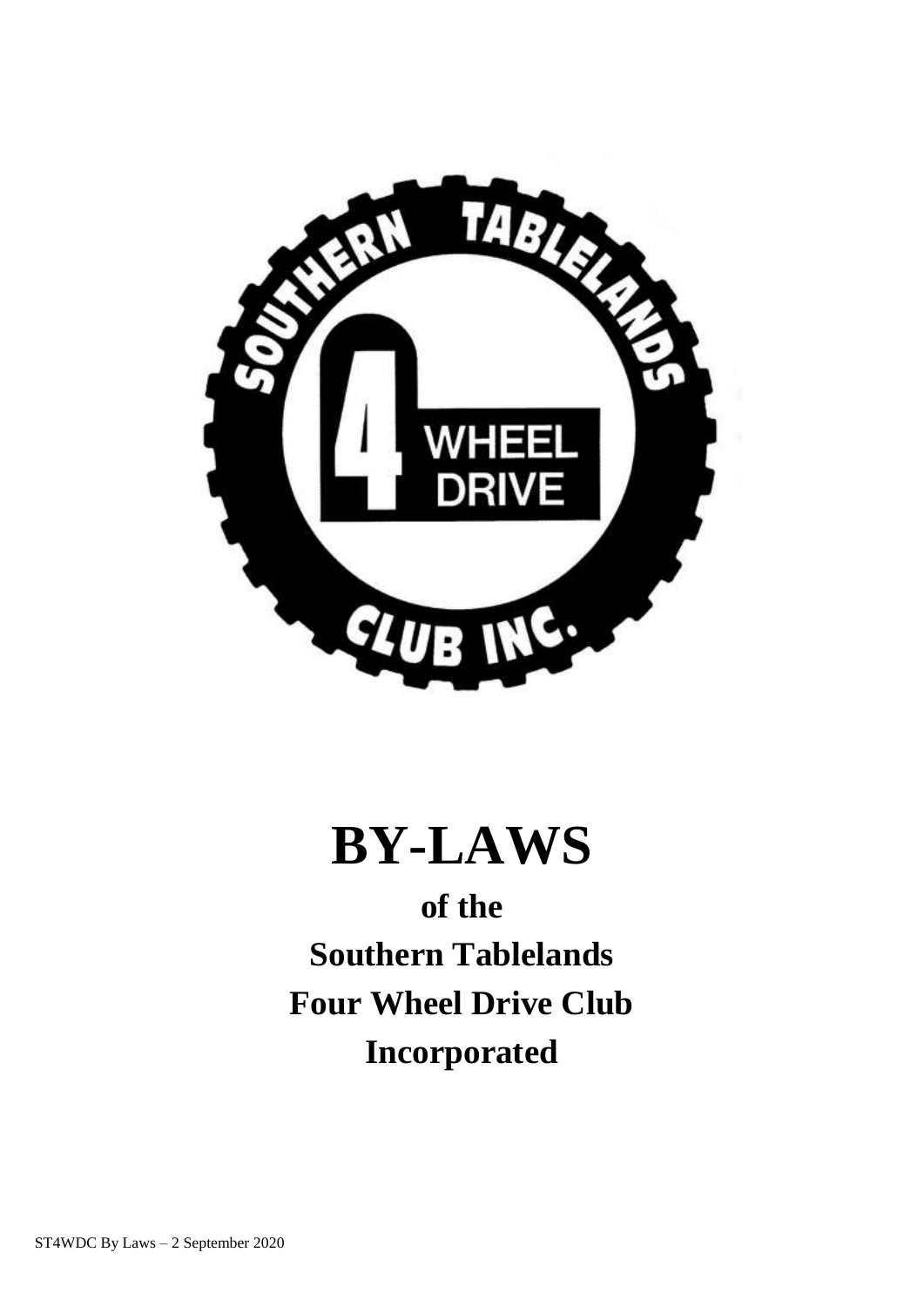# Foreword

The Southern Tablelands Four Wheel Drive Club was established on 16 November 1976, and incorporated under the *Associations Incorporation Ordinance 1953* as the *Southern Tablelands Four Wheel Drive Club Incorporated* on the 15th of August 1980 (Certificate of Incorporation A.731).

With effect 1 January 1992 the Associations Incorporation Ordinance 1953 was repealed with Legislative instruments made under this Act that were in force on 1 January 1992 continued in force under the Associations Incorporation Act 1991.

These by-laws are authorised by the club committee and support the constitution of the club.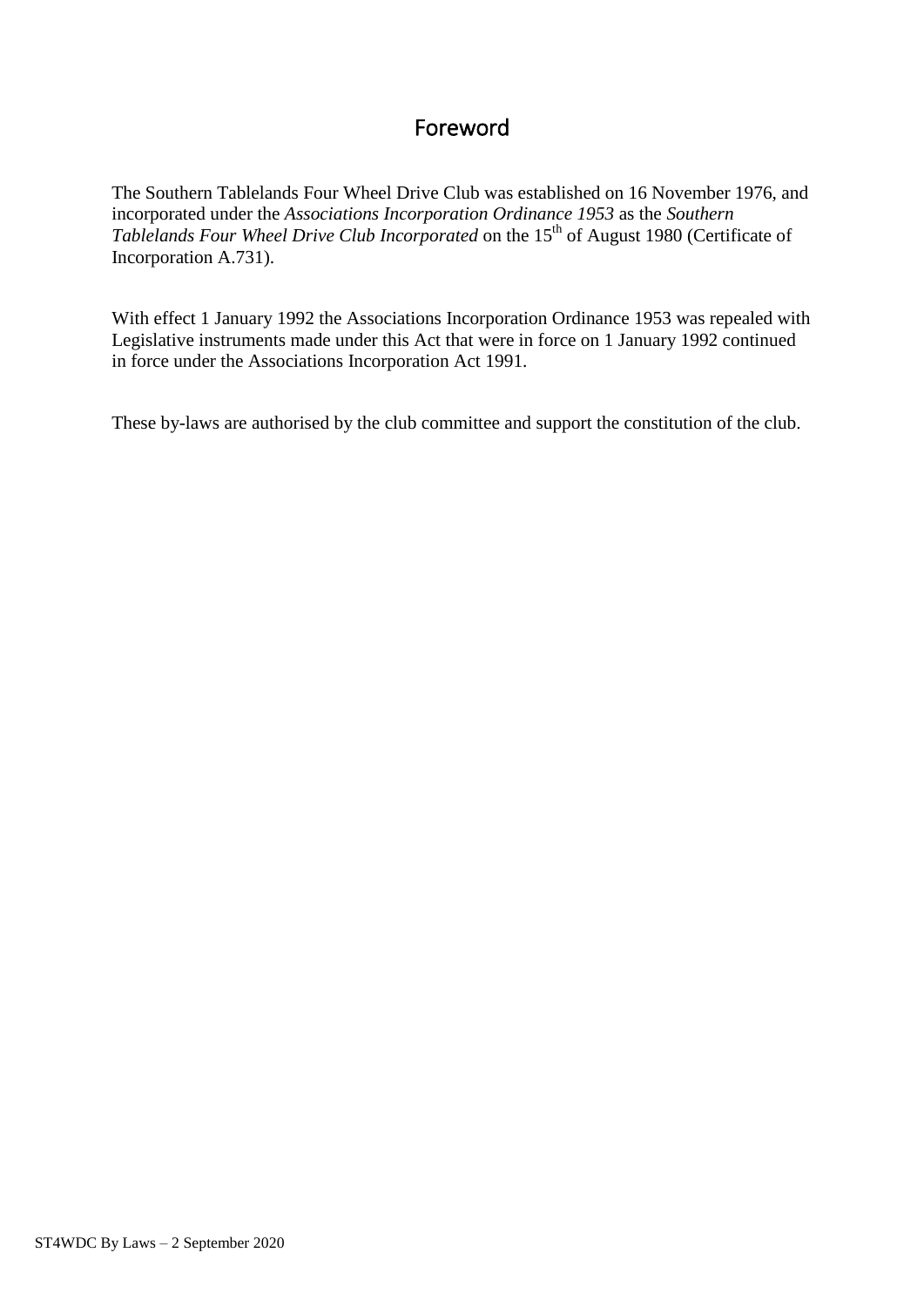# **Table of Contents**

| 1.                                                                     |  |
|------------------------------------------------------------------------|--|
| 2.<br>3.<br>4.<br>5.<br>6.                                             |  |
| 7.<br>8.<br>9.<br>10.                                                  |  |
| Part IV<br>11.<br>12.<br>13.<br>14.<br>15.<br>16.<br>17.<br>18.<br>19. |  |
| 20.<br>21.<br>22.                                                      |  |
| 23.<br>24.<br>25.<br>26.                                               |  |
| 27.<br>28.<br>29.                                                      |  |
|                                                                        |  |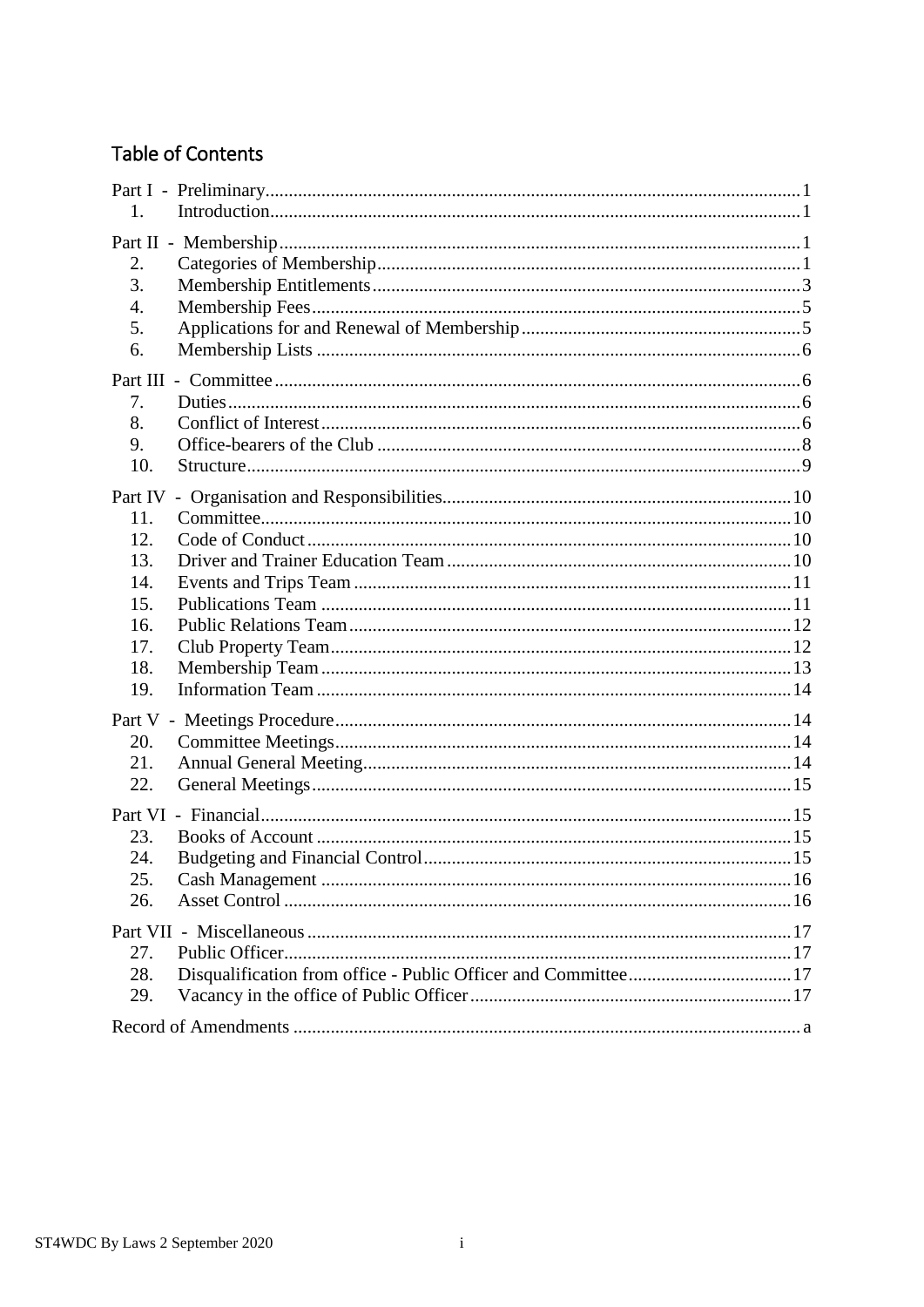# **Southern Tablelands 4WD Club – By-Laws**

# <span id="page-3-0"></span>Part I - Preliminary

#### <span id="page-3-1"></span>1. Introduction

- (1) The by-laws shall comprise:
	- (a) statements of interpretation of the rules of the constitution of the Southern Tablelands Four Wheel Drive Club Incorporated where considered necessary; and
	- (b) additional instructions on the management, procedures and policies of the club as considered necessary.
- (2) These by-laws should be read in conjunction with the constitution.
- (3) The committee may make, amend and repeal by-laws from time to time for the efficient management of the club, however changes to the by-laws must not be inconsistent with the rules in the constitution.
- (4) The committee must inform all members of the club in writing of any changes made to the by-laws within 14 days of the committee making those changes.
- (5) These by-laws may be supported by policies and procedures approved by the committee and published separately, as considered necessary.

# <span id="page-3-2"></span>Part II - Membership

# <span id="page-3-3"></span>2. Categories of Membership

- (1) In subsequent clauses of these by-laws, the term "member" shall include all those categories of membership described here except where specific reference is made to a particular category of membership.
- (2) Full Member
	- (a) A full membership of the club may be open to any person interested in the furtherance of the objects of the club, provided that he or she holds a licence to drive in Australia and
		- (i) is an owner or part-owner of a four wheel drive vehicle registered in Australia, or
		- (ii) is a current family member with their own registered four wheel drive vehicle or with permission to use the family's registered four wheel drive vehicle.
	- (b) In the event that a full member does not own/part-own or have permission to use the family's registered four wheel drive vehicle at the time their membership falls due for renewal, that member is ineligible for renewal of their membership, and their membership lapses. Upon regaining the ownership/part-ownership of a registered four wheel drive vehicle, a lapsed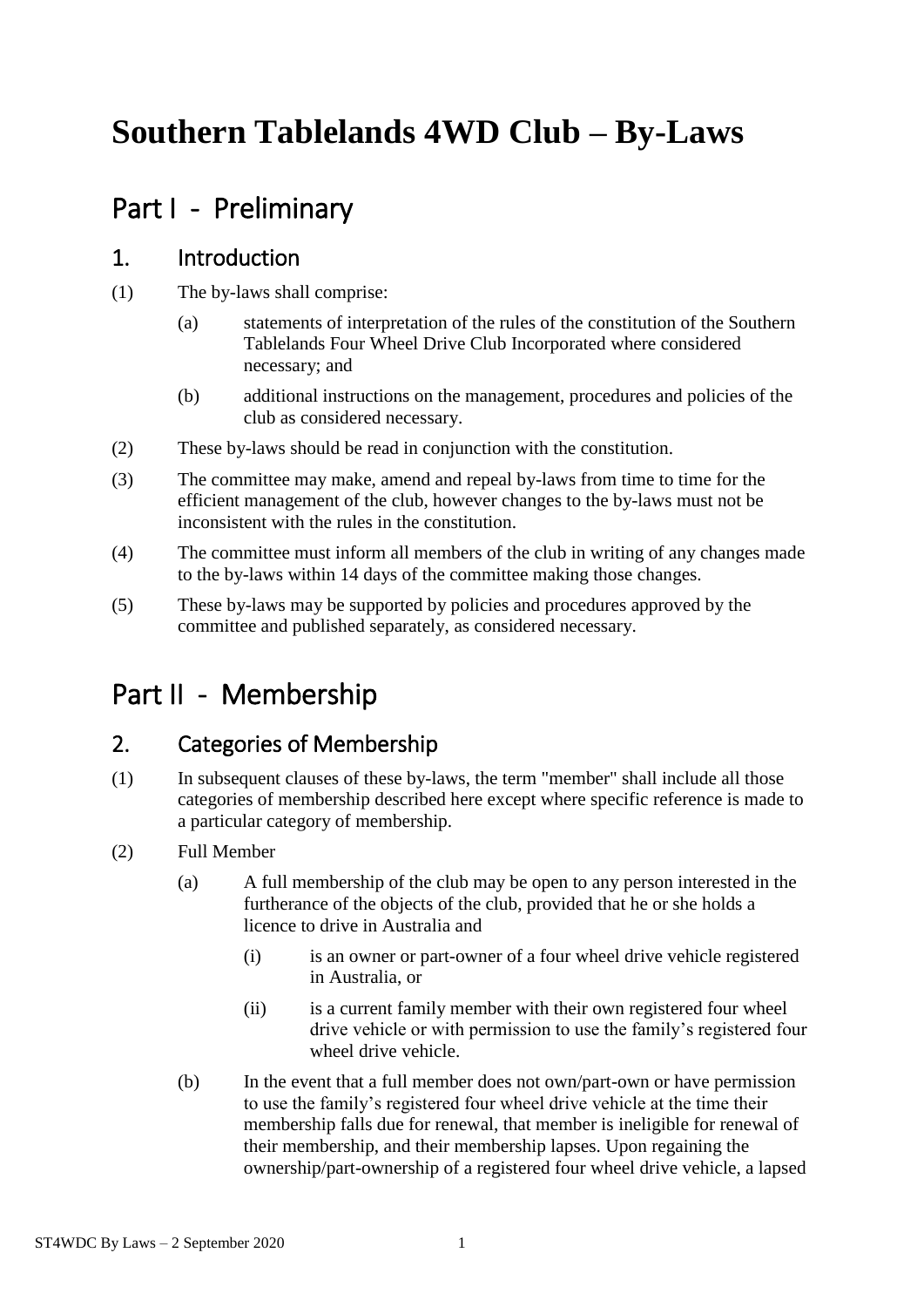full member can rejoin the club without penalty, as described in by-laws section 4(3).

- (3) Family Member
	- (a) Family membership is extended to those persons who are:
		- (i) the spouse or partner of the full member, or
		- (ii) a dependent child of the full member or their spouse or partner, and
			- a. are under the age of 21 years, and
			- b. are living under the same roof.
	- (b) A family member (other than the spouse or partner of the full member) must be at least 18 years of age to vote at a meeting or be appointed to the committee.
	- (c) A family member (other than the spouse or partner of the full member) who wishes to become a full member must be under the age of 21 years or must have been a family member before turning 21, must hold a licence to drive in Australia and must own a registered four wheel drive vehicle or have permission to use the family's four wheel drive vehicle.
- (4) Life Member
	- (a) Life membership of the club may be awarded to a member who has been a member of the club continuously for at least 10 years, and has in the opinion of the committee contributed significantly to the endeavours of the club.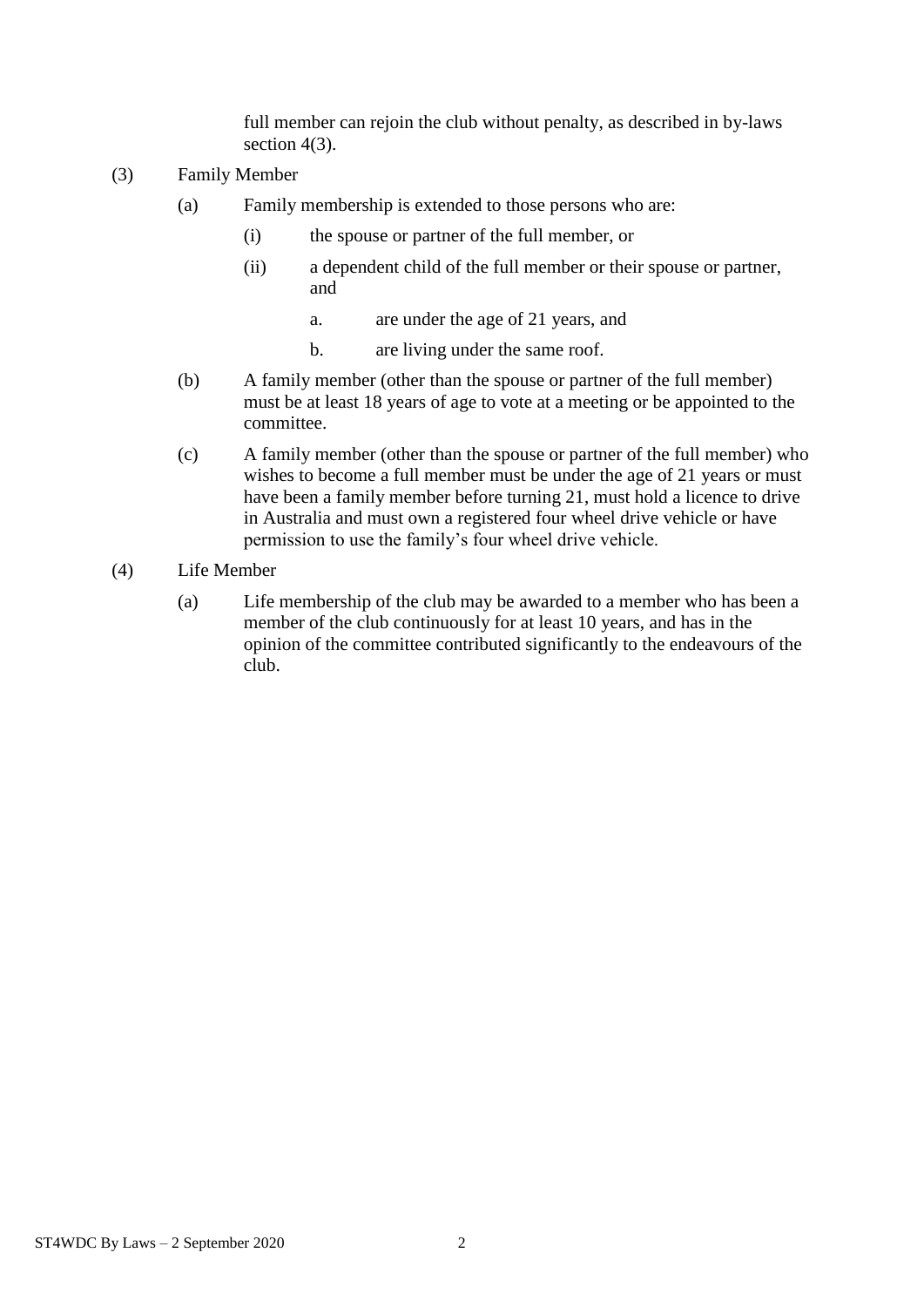# <span id="page-5-0"></span>3. Membership Entitlements

(1) The entitlements of each of the categories of membership shall be as follows: Table 1.

|                                                                          | <b>Full Member</b> | <b>Family Member</b> | <b>Life Member</b> |
|--------------------------------------------------------------------------|--------------------|----------------------|--------------------|
| Joining fee<br>payable                                                   | Yes <sup>1</sup>   | N <sub>o</sub>       | n/a                |
| Annual<br>membership fee<br>payable                                      | Yes <sup>2</sup>   | N <sub>0</sub>       | N <sub>0</sub>     |
| Vote at monthly<br>general meetings<br>and the annual<br>general meeting | Yes <sup>3</sup>   | Yes <sup>3</sup>     | Yes                |
| Join the committee<br>as ordinary<br>member                              | Yes <sup>3</sup>   | Yes <sup>3</sup>     | Yes                |
| Be appointed an<br>officer of the club                                   | Yes $^{34}$        | Yes $^{3\,4}$        | Yes $^{3\,4}$      |
| Participate in a<br>sub-committee or<br>working group                    | Yes                | Yes <sup>3</sup>     | Yes                |
| Access to the club<br>website with<br>member<br>entitlements             | Yes                | Yes                  | Yes                |
| Receive the club<br>newsletter                                           | Yes                | Yes                  | Yes                |
| <b>Access to Talooge</b><br>Park                                         | Yes                | Yes                  | Yes                |
| Participate in basic<br>driver training<br>course                        | Yes                | N <sub>0</sub>       | Yes                |
| Participate in<br>supplementary<br>driver training<br>courses            | Yes <sup>5</sup>   | Yes <sup>5</sup>     | Yes                |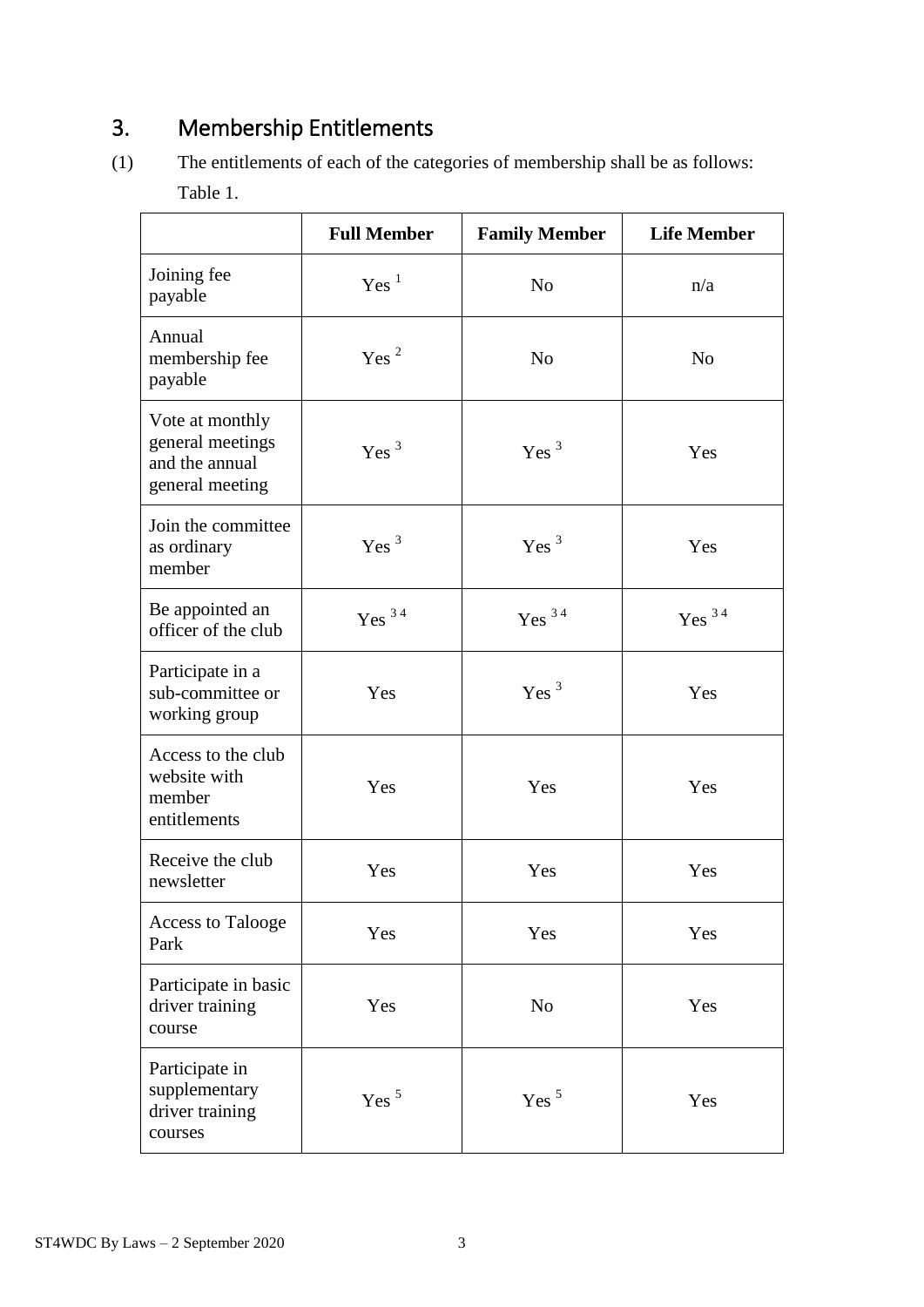|                                                                                | <b>Full Member</b> | <b>Family Member</b> | <b>Life Member</b> |
|--------------------------------------------------------------------------------|--------------------|----------------------|--------------------|
| Participate in<br>ancillary education<br>courses                               | Yes <sup>6</sup>   | Yes <sup>6</sup>     | Yes <sup>6</sup>   |
| Participate in club<br>events (subject to<br>event requirements<br>or grading) | Yes                | Yes                  | Yes                |

Notes to Table 1:

- 1. A person who was previously a full member and is a returning member (has allowed their membership to lapse) is not required to pay a joining fee. A family member wishing to become a full member is not liable for a joining fee.
- 2. The full annual membership fee shall be paid by any new member, and by any family member changing to a full member.
- 3. To vote at a meeting or be appointed to the committee a member must be at least 18 years of age.
- 4. An office-bearer of the club and the spouse/partner or child of that member may not occupy a position as office-bearers of the club at the same time.
- 5. To participate in supplementary driver training, a member cannot be in the first 12 months of their full membership and must have previously completed the basic driver training course. Supplementary driver training courses include the sand driving and water crossing, winching and recovery, intermediate and advanced driver training courses, and any other courses introduced by the driver training unit from time to time.
- 6. Ancillary education courses include the navigation course, first-aid course, and any other courses offered by the club that are not run by the driver training unit.
- (2) Entitlements in respect to access to Basic Driver Training apply to persons who became members on or after 22 September 2016. In accordance with the Club by-laws in effect prior to this date, any person who was the spouse or partner of a Full Member of the club who was a member prior to 22 September 2016 will have access to Basic Driver Training without the requirement to be a Full Member.
- (3) Priority for Basic Driver Training will be given to Full Members.
- (4) Access to Basic Driver Training for the spouse or partner of a Full Member of the club who was a member prior to 22 September 2016 will be based on spaces available on each training course, and the spouse or partner who is not Full Member may be required to give up their place on the training course for a Full Member.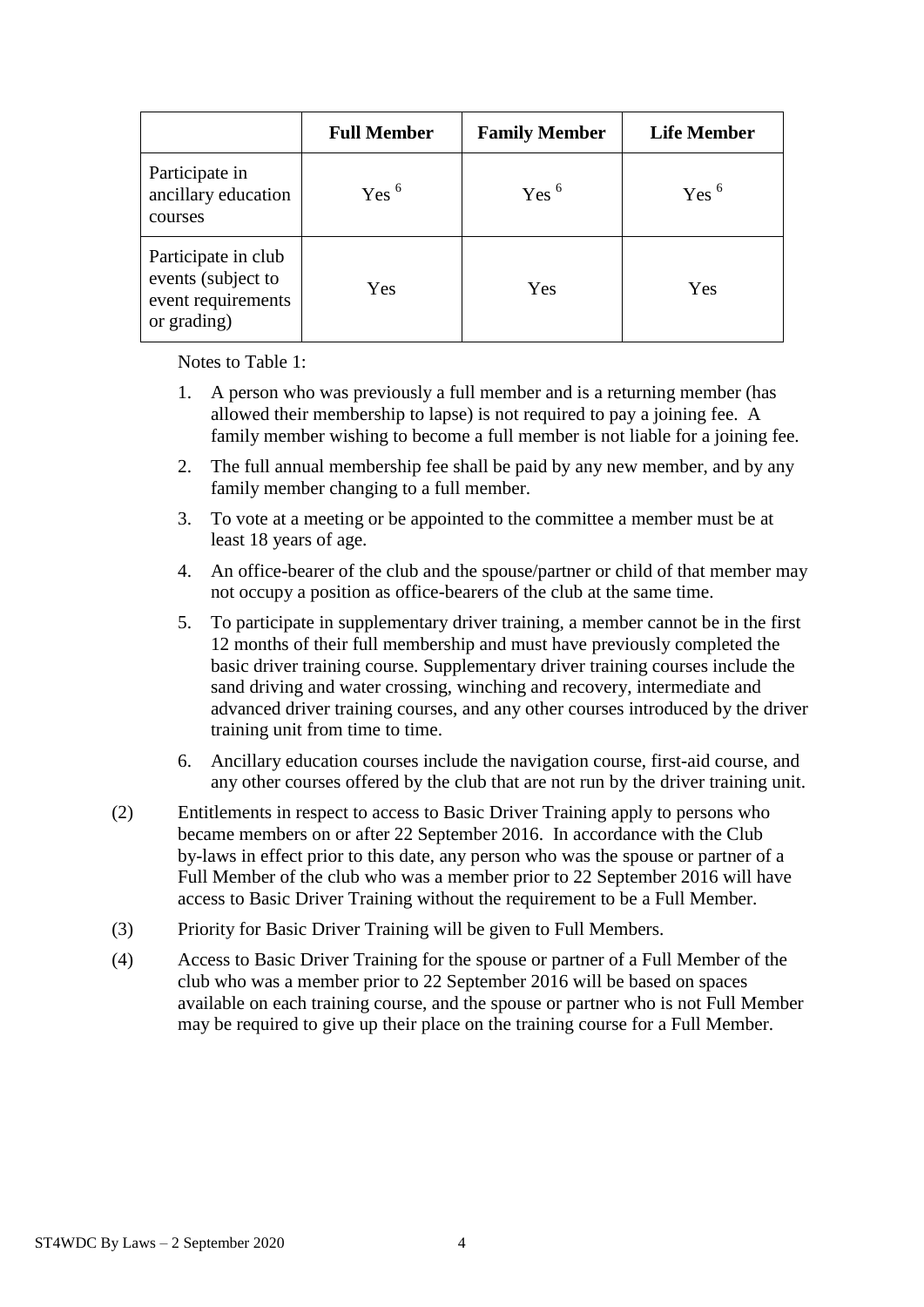# <span id="page-7-0"></span>4. Membership Fees

(1) Fee Structure.

Table 2.

| <b>Membership Type</b> | <b>Joining Fee</b> | <b>Annual Membership</b> |
|------------------------|--------------------|--------------------------|
| Full                   | \$230              | \$100                    |
| Family                 | ln/a               | n/a                      |
| Life                   | $\ln/a$            | n/a                      |

- (2) Membership is based on a 12 month period.
- (3) Renewing members must pay the full annual membership before the yearly anniversary of the date on which the membership was approved. Late payments will be deemed as being for the 12 month membership commencing on the previous anniversary date.
- (4) The Committee may offer a part refund for an annual membership fee:
	- (a) at its discretion, and
	- (b) where the member can reasonably demonstrate just cause for a refund of membership fees
- (5) New or upgrading members must pay the full annual membership fee before the date on which the membership is approved.
- (6) Current or past family members upgrading their membership, or persons renewing a lapsed membership, are not required to pay the joining fee.
- (7) Changes to joining fees and annual membership fees may only be made in accordance with section 8 of the constitution.

# <span id="page-7-1"></span>5. Applications for and Renewal of Membership

- (1) The club's procedures for consideration of applications for new membership shall be based on the following principles:
	- (a) the committee may refuse any application for membership; and
	- (b) the committee may require an applicant for full membership to provide proof of ownership in the form of a current motor vehicle registration slip for the prescribed vehicle and proof of age by provision of a current driver's licence or birth certificate, or a statutory declaration in their stead; and
	- (c) all new applications shall be considered by the committee and the decision shall be notified verbally or in writing; and
	- (d) the application form for club membership shall require the applicant to declare that they will abide by the constitution and by-laws of the club.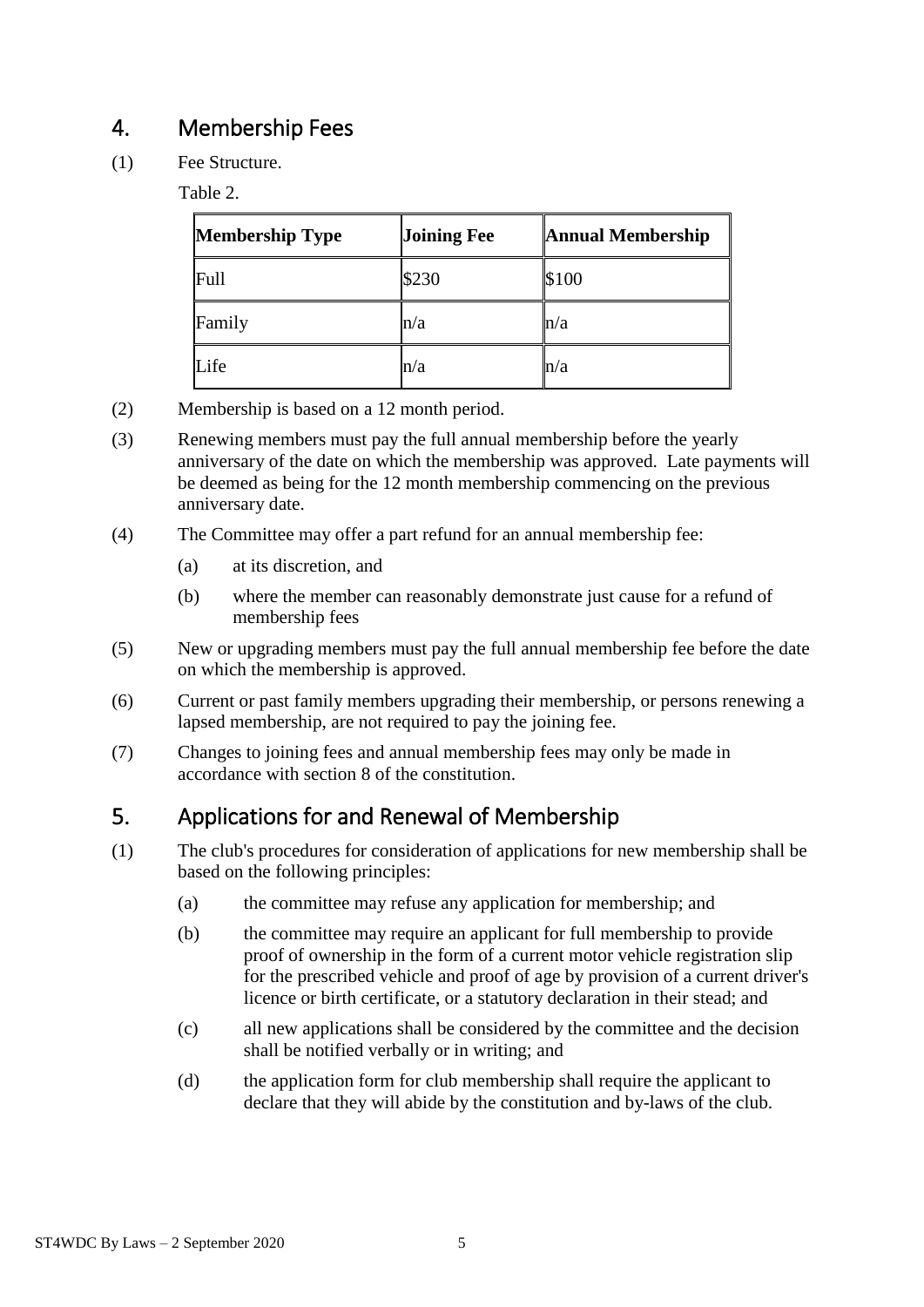- (2) The club's procedures for renewal of membership shall be based on the following principles:
	- (a) members who have not renewed their membership by paying the annual membership fee before their membership anniversary date are deemed unfinancial, and
	- (b) unfinancial former members are not entitled to any membership rights or entitlements.

#### <span id="page-8-0"></span>6. Membership Lists

- (1) The register of members is confidential to club members. Access is available to members on request to the membership secretary; excepting that personal data including home address and contact details shall not be shared to other members without explicit permission from the member whose information is being sought.
- (2) The membership secretary shall produce listings of members from time to time as required by the committee.

# <span id="page-8-1"></span>Part III - Committee

### <span id="page-8-2"></span>7. Duties

- (1) The authority and duties of the committee are described at Part III of the constitution.
- (2) In discharging those duties, it is important for the smooth running of the committee and the club that committee members recognise and respect the responsibilities of other committee members. As such, action impacting the responsibilities of others should not be undertaken without prior consultation.

# <span id="page-8-3"></span>8. Conflict of Interest

- (1) The following guidance is offered in pursuit of the general principles outlined in the constitution section 20.
	- (a) The committee shall engage in an open, transparent and ethical decision making processes.
	- (b) In carrying out their duties as a member of the committee and in considering matters of club business, committee members have a legal and ethical responsibility to place the interests of the club above their own.
	- (c) No committee member shall obtain any unauthorised benefit (profit) from their position, even unintentionally.
	- (d) Conflicts of interest are not uncommon and should not be a source of embarrassment to committee members. A conflict of interest does not inherently suggest that a committee member is attempting to put their own interests ahead of those of the club. However, a conflict of interest can lead to a perception by others that a member's interests are being placed above those of the club, or an accusation that this has occurred. By correctly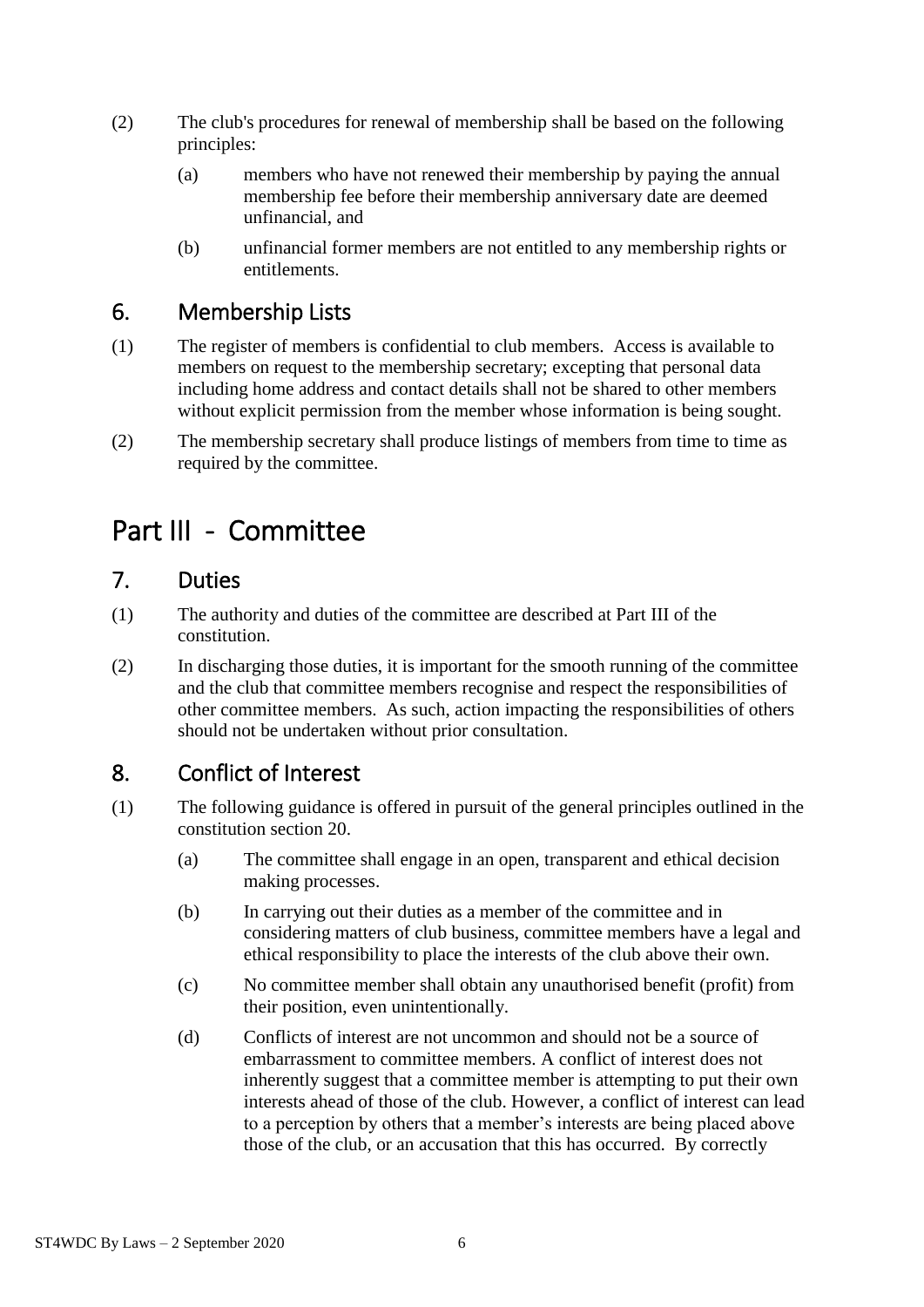identifying and managing conflicts of interests these perceptions and accusations can be avoided.

- (e) Conflicts of interest shall be pro-actively managed to ensure and maintain club members' confidence in the committee and the effective management of the club.
- (f) All committee members will declare potential, perceived and/or actual conflicts of interests and any personal or material interest they may have in a matter.
- (2) Definitions
	- (a) A conflict of interest occurs when a committee member has a personal or material interest in a matter before the committee.
	- (b) A personal interest occurs when a decision a person makes or is involved in making, directly or indirectly benefits themselves or associates including (but not limited to):
		- (i) immediate and extended family members or other persons with a strong personal bond such as relatives and close friends; or
		- (ii) organisations in which the person is actively involved (e.g. church, sporting club, etc.); or
		- (iii) business partner/s, employees or employers.
	- (c) A material interest occurs when a person and/or their associates may indirectly or directly stand to benefit financially (including the avoidance of financial loss) from the decision being made by the decision maker.
- (3) Procedure
	- (a) Members elected to positions on the committee must disclose any personal or material interests, financial or otherwise, that may affect or potentially conflict with the performance of their committee responsibilities.
	- (b) Declarations of conflict of interest will be sought before the business of the meeting commences. Members will be asked by the presiding officer if any member has any potential conflicts relating to the agenda. Regardless of whether or not the member's interest aligns with the club's interest, the existence of the personal or material interest may be perceived to, potentially or actually, place them in conflict with their duty to act in the best interests of the club and to make impartial decisions.
	- (c) Any committee member who believes another committee member has an undeclared conflict of interest should respectfully refer this to the committee and state the basis of this perceived conflict.
	- (d) If the conflict of interest is a minor issue, the presiding officer in consultation with the committee may decide that disclosure and recording of the conflict of interest is a sufficient course of action.
	- (e) If the conflict is significant, the presiding officer in consultation with the committee shall determine whether the person who has the conflict should be invited to present a briefing or answer questions but thereafter must be excluded from all discussions about the conflicted issue with committee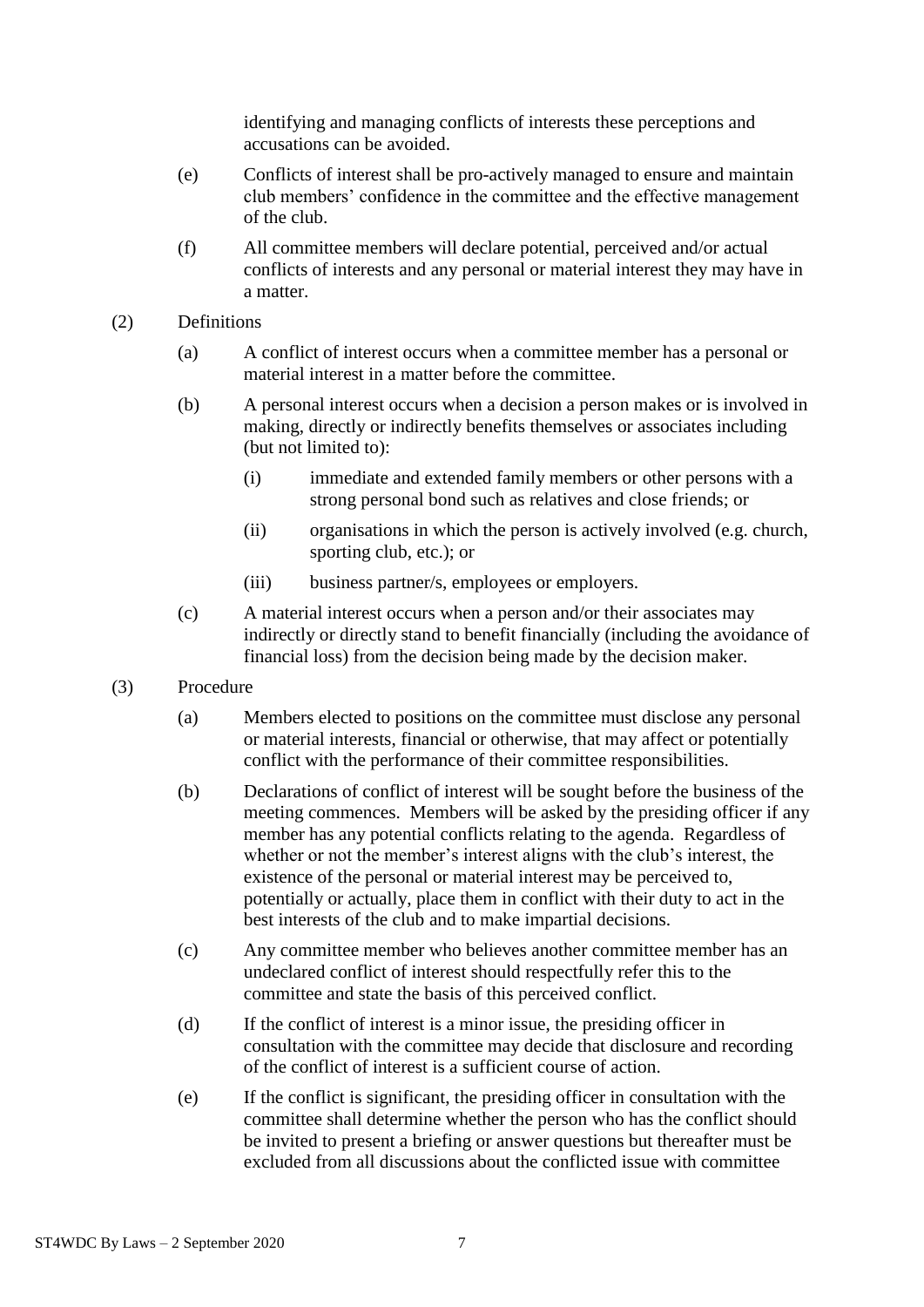members (both within and outside of committee meetings) and the decision being made regarding the matter.

- (f) If the conflict pertains to the issuing of a contract the person shall be excluded from the decision making process except as otherwise determined by the presiding officer at section (e) above, and the conflict reported at the next general meeting.
- (g) Conflicts of interest shall be recorded in the minutes.

#### <span id="page-10-0"></span>9. Office-bearers of the Club

- (1) The president shall be responsible for the general coordination and management of the club including:
	- (a) chair meetings of the office-bearers of the club; and
	- (b) chair meetings of the committee; and
	- (c) chair general meetings; and
	- (d) chair annual general meetings; and
	- (e) encourage courteous and considerate behaviour by members at all meetings.
- (2) The vice-president shall:
	- (a) deputise for the president in his/her absence; and
	- (b) nominate and brief delegates to national and regional association meetings with which the club is affiliated; and
	- (c) oversee and assist, where appropriate, the activities of the public relations team; and
	- (d) undertake duties as club insurance officer.
- (3) The secretary shall be responsible for:
	- (a) discharging statutory obligations as described in the constitution section 15; and
	- (b) receiving correspondence and distributing for action as appropriate; and
	- (c) preparing general correspondence consistent with committee policy; and
	- (d) compiling the agenda and papers, and preparation of minutes of general and committee meetings; and
	- (e) undertaking the role of returning officer for club elections, referenda and surveys; and
	- (f) legal contracts; and
	- (g) maintaining custody or control of club records, books and other documents; including determining, with the approval of the committee, record keeping requirements for the club.
- (4) The treasurer shall be responsible for:
	- (a) discharging statutory obligations as described in the constitution section 16; and
	- (b) budget analysis and review; and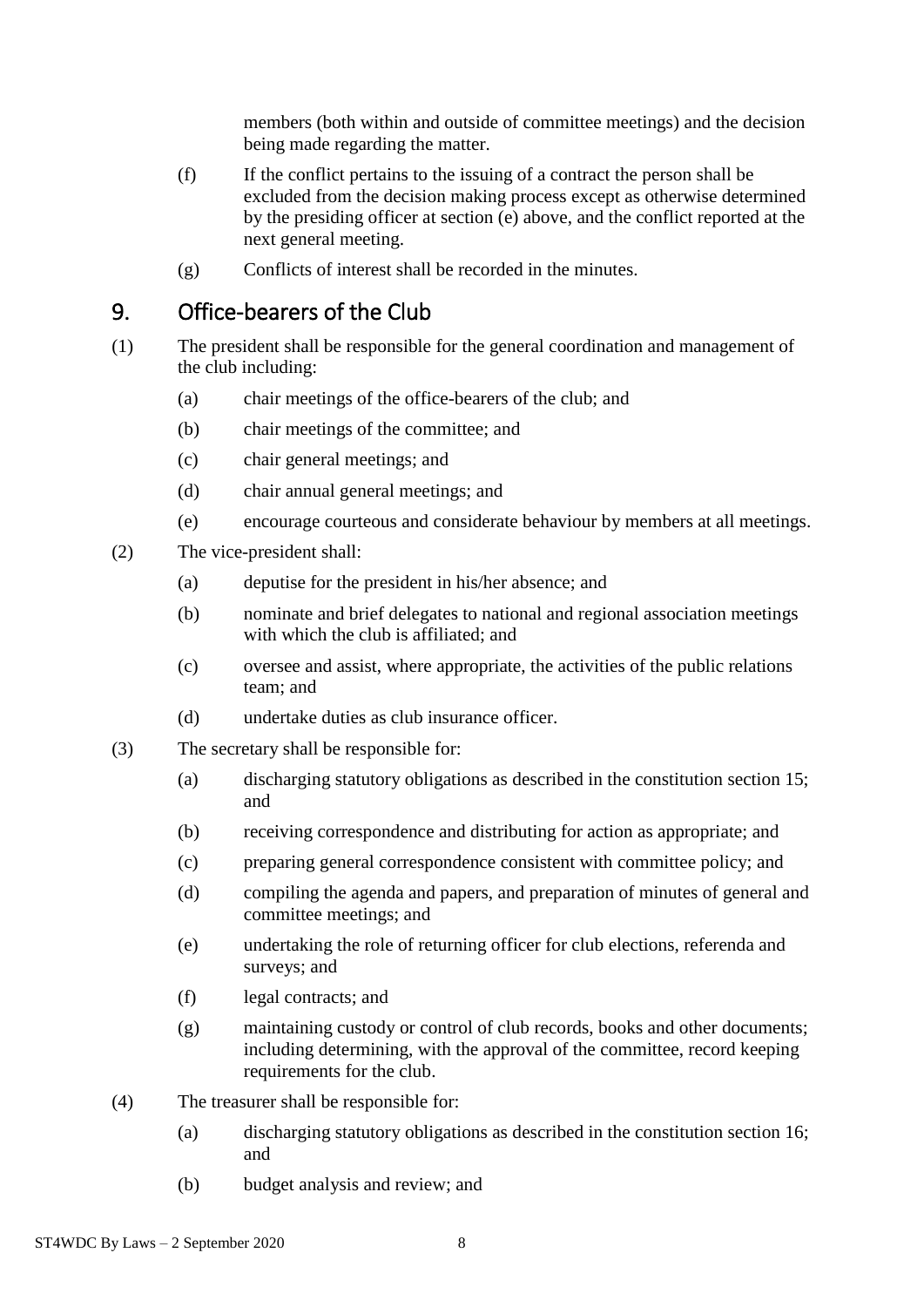- (c) correspondence relating to financial matters; and
- (d) financial management; and
- (e) supporting the accurate record keeping of the club by creating and managing relevant records according to standard accounting practice.

#### <span id="page-11-0"></span>10. Structure

- (1) In addition to the office-bearers of the club, the titles and duties of ordinary members of the committee are established as follows:
	- (a) Education coordinator who shall coordinate the activities of the education team;
	- (b) Events and trips coordinator who shall coordinate the activities of the events and trips team;
	- (c) Publications coordinator who shall coordinate the activities of the publications team;
	- (d) Property coordinator who shall coordinate the activities of the property team;
	- (e) Membership secretary who shall coordinate the activities of the membership team;
	- (f) Public relations coordinator who shall coordinate the activities of the public relations team;
	- (g) Information coordinator who shall coordinate the activities of the information team;
	- (h) General committee member (maximum four positions) who may be responsible for one or more tasks as agreed with the president. These tasks may include, but are not limited to:
		- (i) organising venues and resources required for meetings;
		- (ii) organising the general meeting such as, the physical venue, suppers, guest speakers, audio-visual presentations, demonstrations of equipment;
		- (iii) arranging prizes for and organising the raffles at club meetings;
		- (iv) assisting the membership team welcoming visitors and new members to club meetings;
		- (v) managing club social functions and undertaking fund-raising activities;
		- (vi) assisting in the provision of a calendar of social activities to integrate into the club events and trips calendar; and
		- (vii) supporting coordinators in the discharge of their duties.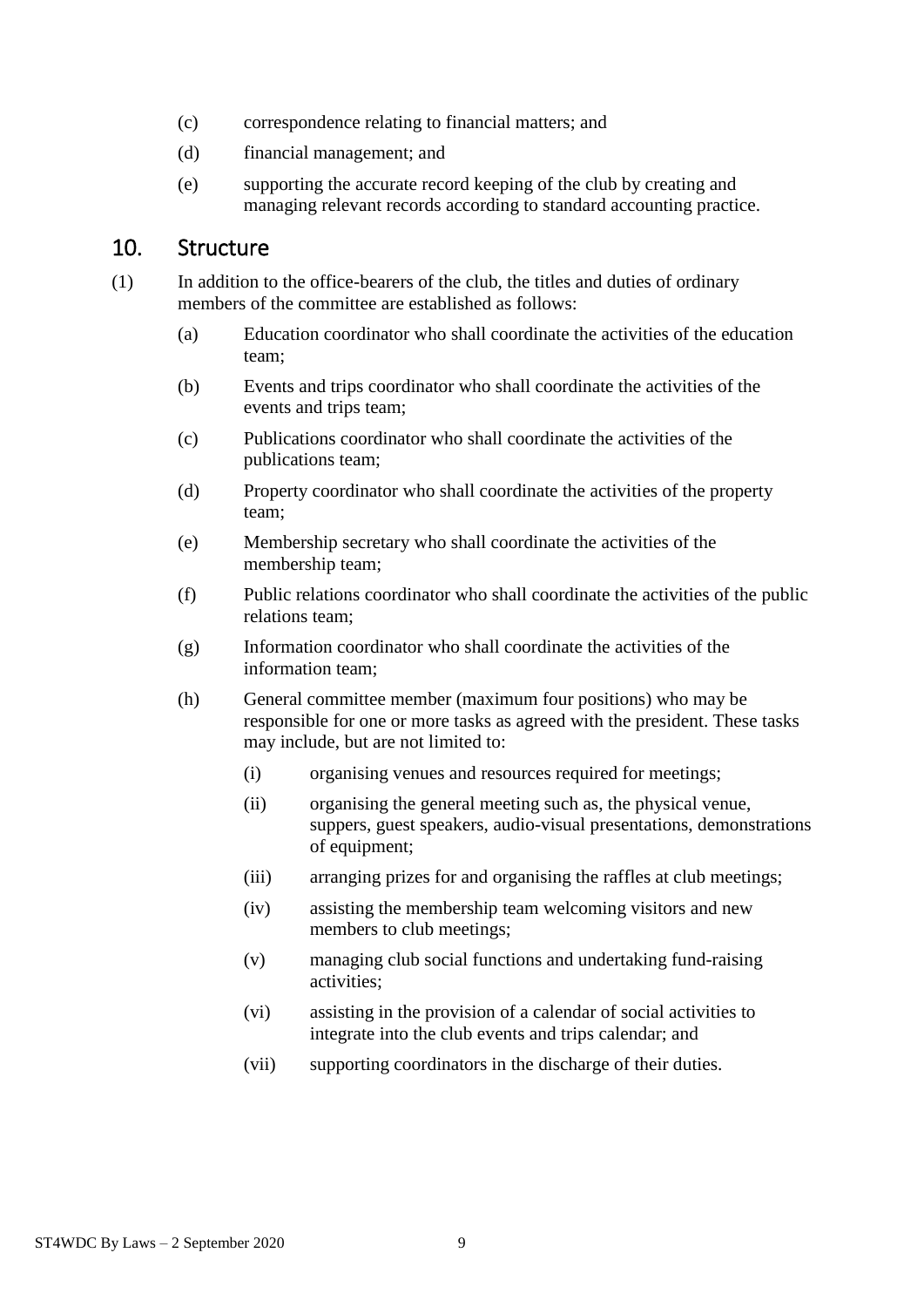# <span id="page-12-0"></span>Part IV - Organisation and Responsibilities

#### <span id="page-12-1"></span>11. Committee

(1) See Part III - Committee.

### <span id="page-12-2"></span>12. Code of Conduct

- (1) The Club has an expectation that as a member you will:
	- (a) abide by the 4WD Australia Code of Conduct Off Road Driving, that the Club supports and endorses, available on the club's web site;
	- (b) promote the Club's purpose and reputation with the members, potential members, sponsors and the general public;
	- (c) behave responsibly and ensure you will not injure the reputation of the Club on any trip or event, or when representing the Club, or when displaying membership of the Club;
	- (d) treat other members and Club guests fairly, equally and with respect and courtesy;
	- (e) not physically or verbally harass others;
	- (f) report any inappropriate behaviour of a member to the Committee for follow up and action;
	- (g) respectfully address any concerns about the Club, its direction or a Club member to the Committee.
- (2) As a member you can reasonably expect that you will:
	- (a) be able to enjoy the benefits of Club membership;
	- (b) be able to use club assets;
	- (c) be treated fairly, equally and with respect by the Club, its Committee and other members;
	- (d) be informed of and be able to actively participate in Club trips, events and training (subject to satisfying required criteria);
	- (e) be able to undertake trips, event and socialise in an environment free from all forms of harassment and discrimination;
	- (f) have the Committee act on behalf of the members for the benefit of the Club and all members;
	- (g) have privacy and confidentiality concerning records, documentation and any other communication containing your personal information (in accordance with Privacy Act (1988)), unless consent is otherwise provided;
	- (h) be able to voice your opinions and suggestions to the Committee in a respectful manner;
	- (i) where needed, be able to have any disputes or issues resolved through the Club's grievance processes.

# <span id="page-12-3"></span>13. Driver Trainers and Education Team

- (1) The driver trainers and education team shall be responsible for:
	- (a) developing driver training policies for approval by the club committee; and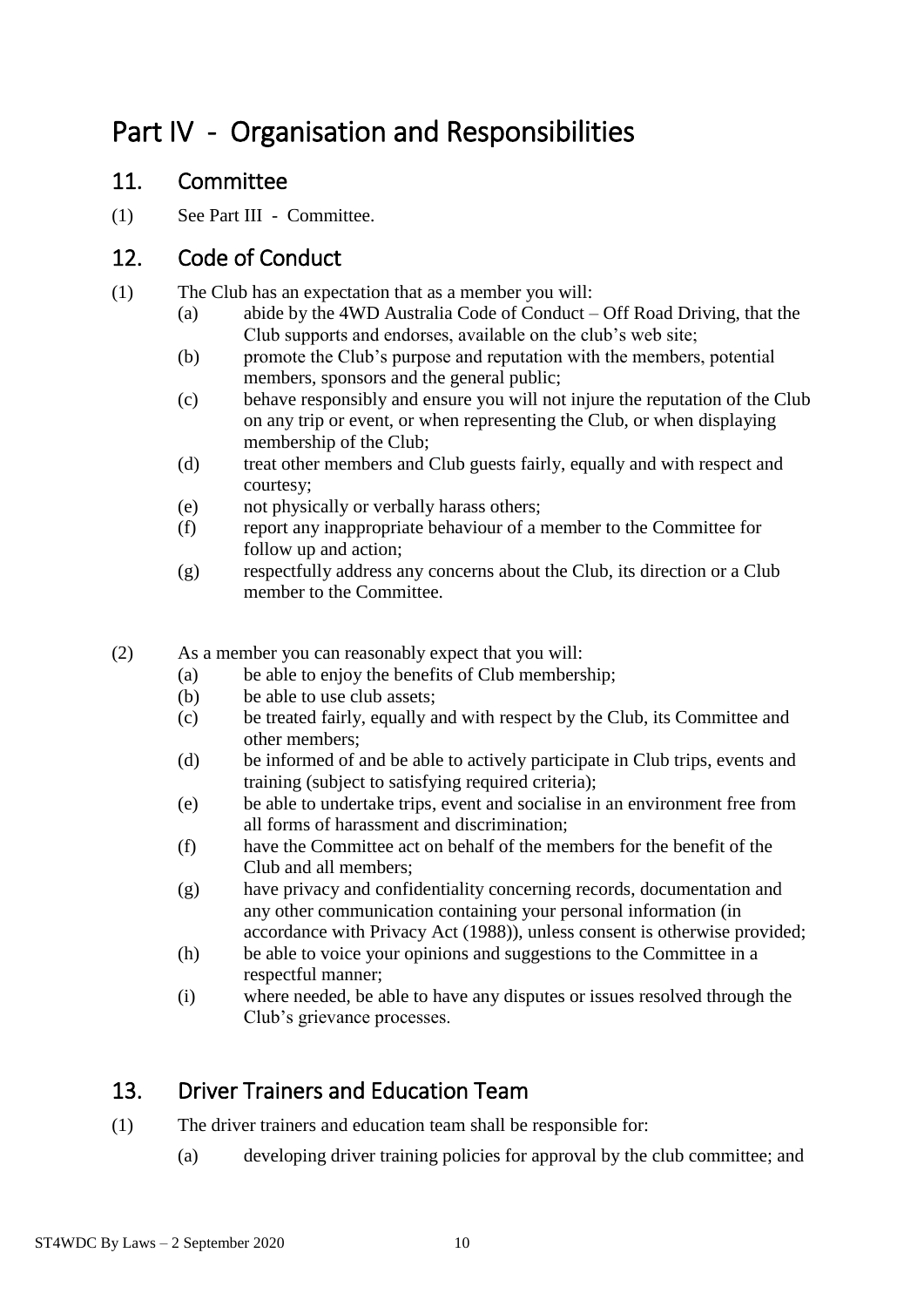- (b) developing course structure, competencies and content for approval by the club committee; and
- (c) implementing and delivering an education program for club members; and
- (d) improving driver skills with particular regard to safety and environmental issues; and
- (e) improving the standard of trainers; and
- (f) providing a training program to integrate into the club events and trips calendar; and
- (g) training club members wishing to participate in four wheel drive trips to a minimum driver skill standard, as defined by the committee from time to time; and
- (h) supporting the property coordinator in the management of the club driver training facility; and
- (i) supporting accurate club record keeping with the maintenance of training records.
- (2) The Driver Unit is responsible for delivering driver training instruction to Club members. It is coordinated by the Chief Instructor. The Chief Instructor is appointed by the Committee.

#### <span id="page-13-0"></span>14. Events and Trips Team

- (1) The events and trips team shall be responsible for:
	- (a) creating and maintaining the club events and trips calendar with input from other coordinator roles; and
	- (b) providing a program of ongoing driving trips to integrate into the club events and trips calendar; and
	- (c) publicising the established club policy and procedures related to the running of club activities; and
	- (d) supporting accurate club record keeping including maintaining a register of trip leaders and other trip records; and
	- (e) promoting the club's trainee trip leader program by fostering the interest of members in trip leadership; and
	- (f) seeking endorsement of all activities by the committee.
	- (g) supporting accurate club record keeping by creating and maintaining relevant records.

#### <span id="page-13-1"></span>15. Publications Team

- (1) The publications team shall be responsible for:
	- (a) club publications and their dissemination; and
	- (b) managing and maintaining the official archive collection of club publications; and
	- (c) publishing member advertising to the club's web site; and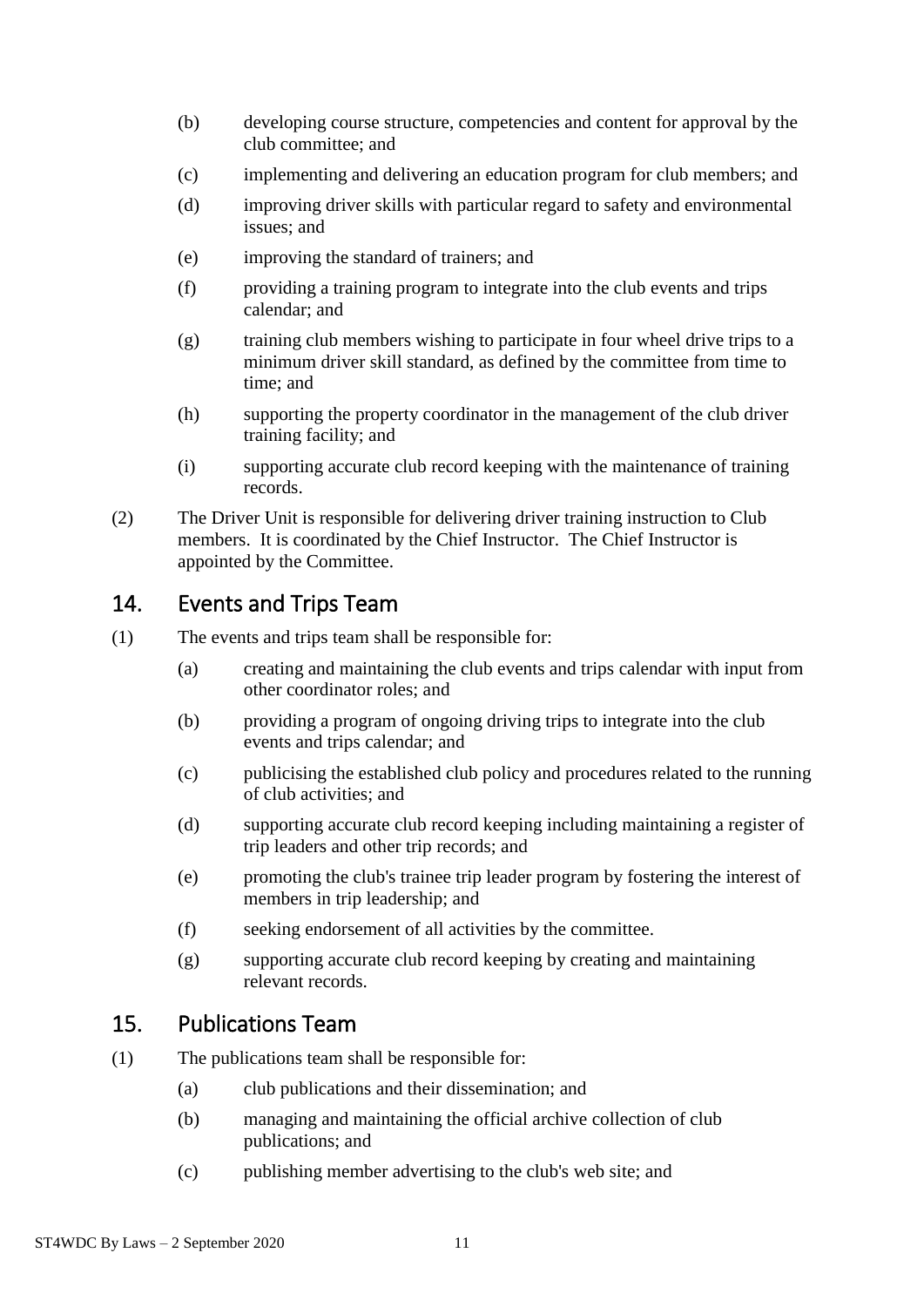- (d) encouraging articles from members and others on various topics aimed at promoting and encouraging the sport of four wheel driving for inclusion in club publications and on the web site; and
- (e) overseeing the production of any promotional materials that depict club activities and which encourage and promote the sport of four wheel driving; and
- (f) submitting to the committee for approval proposed major changes to material displayed in club publications and on the web site; and
- (g) supporting accurate club record keeping with the maintenance of publishing records.

#### <span id="page-14-0"></span>16. Public Relations Team

(1) The public relations team shall be responsible for:

- (a) all club pronouncements of a public nature including:
	- (i) written submissions to statutory authorities, governments, and other organisations and individuals; and
	- (ii) press releases;

and

- (b) in consultation with the vice president, liaising with state and national four wheel drive organisations, national parks, forestry and lands authorities, emergency services, and other similar authorities; and
- (c) ensuring that good relations are maintained between the club and other organisations or individuals; and
- (d) overseeing the design, production and sales of club stickers, clothing, badges, logos, and posters; and
- (e) providing a calendar of community based events to integrate into the club activities calendar; and
- (f) organising club participation in externally-organised community events, and other charitable and community service activities with a view to encouraging and promoting the sport of four wheel driving amongst the community; and
- (g) soliciting and managing appropriate advertising from the business community; and
- (h) submitting to the committee for approval an annual schedule of advertising charges; and
- (i) supporting accurate club record keeping with the maintenance of public relations records including lists of advertisers and other public relations contacts.

# <span id="page-14-1"></span>17. Club Property Team

- (1) The club property team shall be responsible for:
	- (a) managing the club property Talooge Park, including: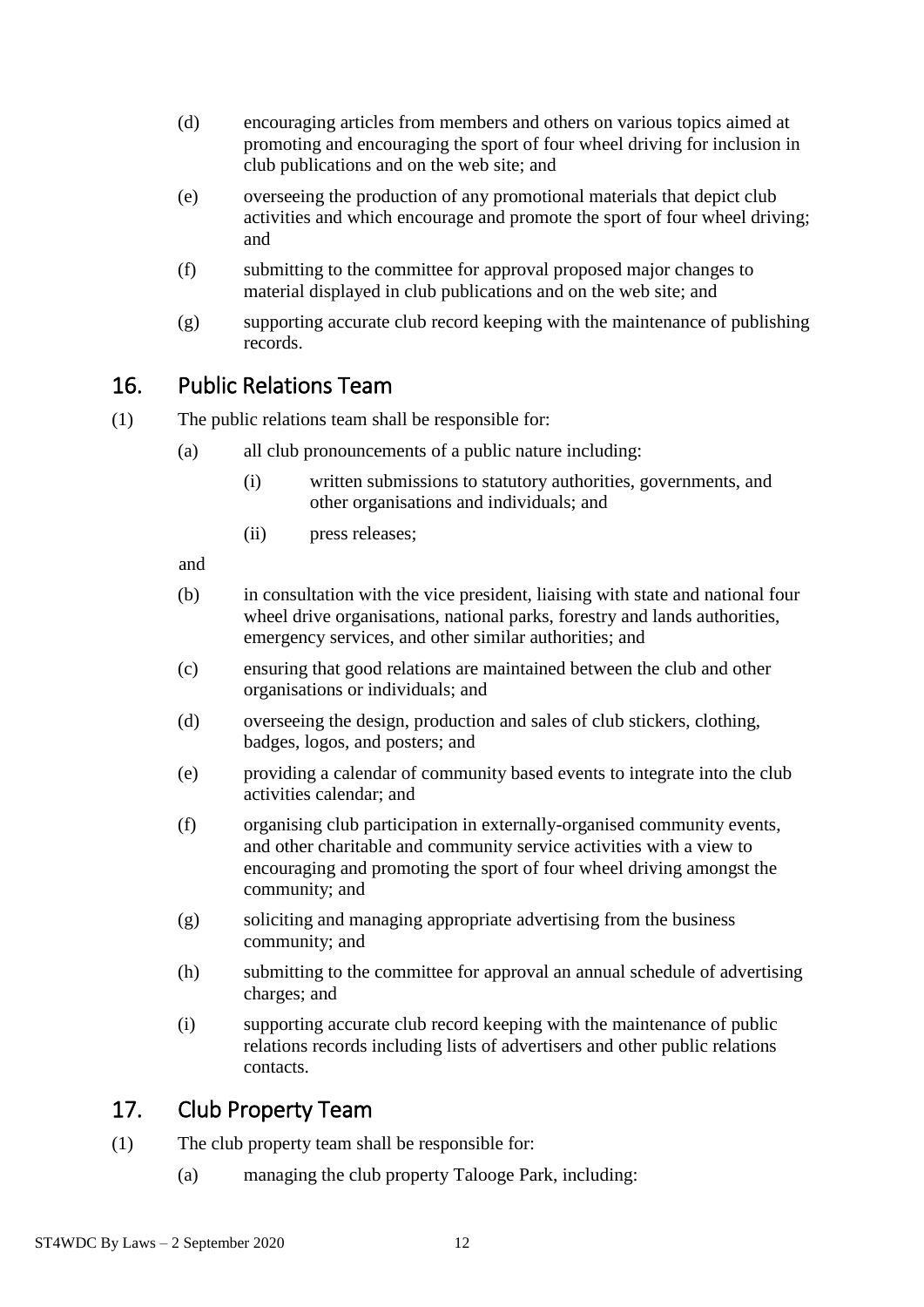- (i) preparing policies on management and use for approval by the committee; and
- (ii) preparing and maintaining development plans for committee approval; and
- (iii) coordinating maintenance activities; and
- (iv) preparing budget proposals for any recurrent and/or capital expenditure; and
- (v) managing the relationship between the club, its neighbours, local council and other relevant authorities;

#### and

- (b) managing the club's assets by:
	- (i) maintaining a register of assets; and
	- (ii) ensuring that assets are maintained in good working order; and
	- (iii) ensuring secure storage of all assets; and
	- (iv) overseeing asset use by club members; and
	- (v) developing budget proposals for any recurrent and/or capital expenditure on assets;

and

- (c) arranging the competitive bulk purchasing of goods or the provision of discounted services relevant to the activities of the club; and
- (d) supporting accurate club record keeping with the maintenance of property and asset records including listings of neighbours and other appropriate property contact information or records.

#### <span id="page-15-0"></span>18. Membership Team

- (1) The membership team shall be responsible for:
	- (a) supporting accurate club record keeping with the management and maintenance of membership records; and
	- (b) Producing member lists from time to time as directed by the committee; and
	- (c) managing access rights to the club web site for all members upon membership approval by the committee; and
	- (d) promoting the club to prospective new members; and
	- (e) developing budget proposals and managing membership expenditure; and
	- (f) seeking committee approval of new member applications; and
	- (g) providing all new members with a club information package endorsed by the committee; and
	- (h) issuing a reminder to all persons whose membership is due to expire; and
	- (i) welcoming new members and visitors at general meetings.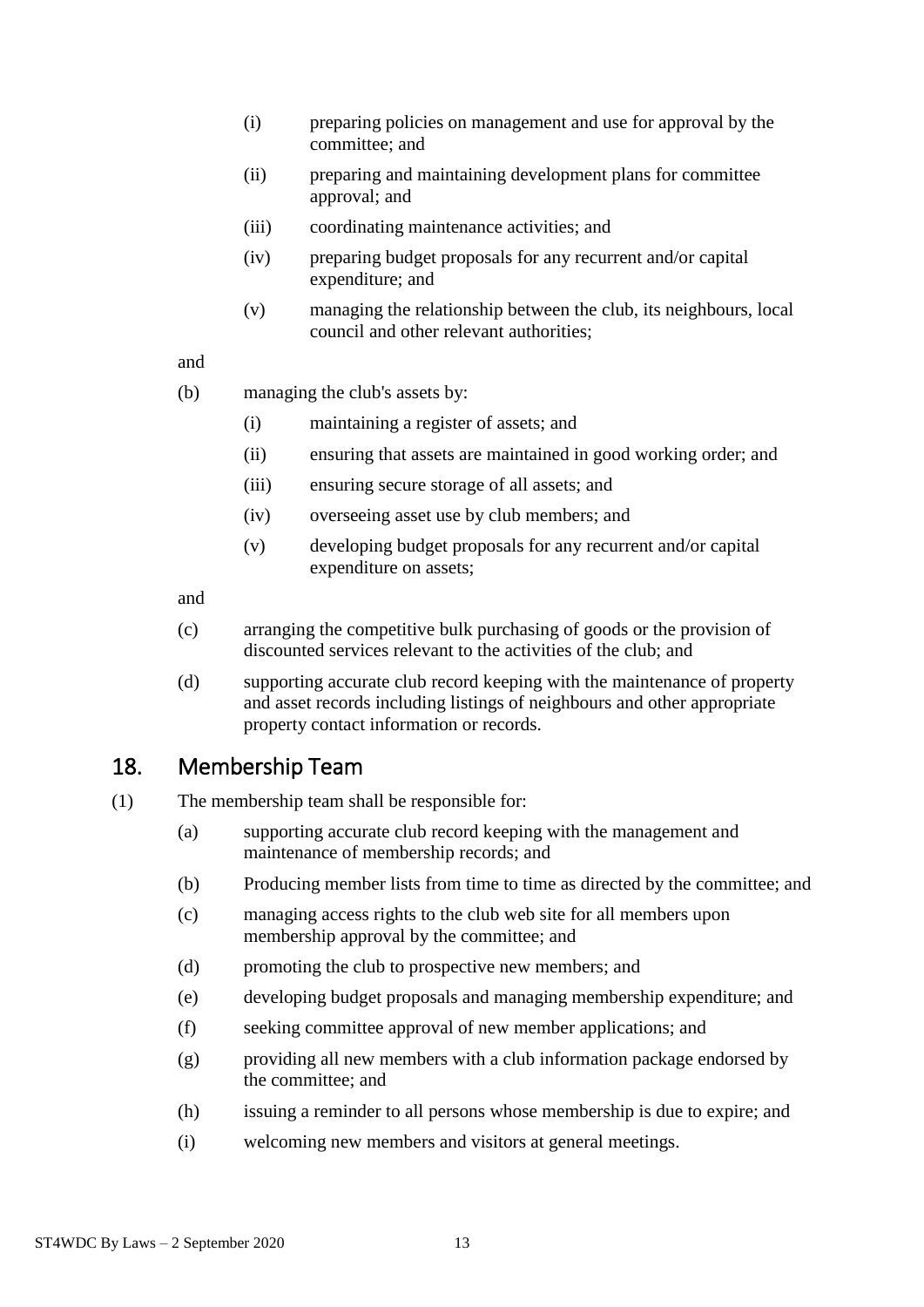### <span id="page-16-0"></span>19. Information Team

- (1) The information team shall be responsible for:
	- (a) investigating and recommending electronic information and communication systems to support the efficient and cost-effective operation of the club, including service providers and disaster recovery; and
	- (b) arranging, managing and certifying contracted information technology services and service providers; and
	- (c) maintaining and developing the club web site structure and content, email services, and other data repository services to meet agreed requirements, including the management of access control and editorial responsibilities; and
	- (d) providing technical support and user advice for the systems used in support of club operations; and
	- (e) maintaining a list of requested changes and desirable developments of information systems and recommending priorities; and
	- (f) developing budget proposals for recurrent and/or capital expenditure; and
	- (g) ensuring electronic information is managed in compliance with Commonwealth and ACT legislation and regulations as relevant to the club; and
	- (h) supporting accurate club record keeping by creating and maintaining relevant records.

# <span id="page-16-1"></span>Part V - Meetings Procedure

#### <span id="page-16-2"></span>20. Committee Meetings

- (1) Committee meetings will be conducted as described in the constitution section 19.
- (2) The secretary shall receive items of priority consideration on the agenda of a committee meeting no later than one week prior to that meeting and the agenda shall be included with the notification to the committee members.

#### <span id="page-16-3"></span>21. Annual General Meeting

- (1) The annual general meeting will normally be held on the second Tuesday in March of each year.
- (2) The committee shall give notice to each club member of the annual general meeting:
	- (a) in accordance with the rules set out in the club constitution Part IV; and
	- (b) through email and other electronic media including the club web site.
- (3) Such notice is to include:
	- (a) a call for nominations for election to positions on the committee; and
	- (b) a statement on the titles and duties of the members of the committee, reflecting those defined in these by-laws; and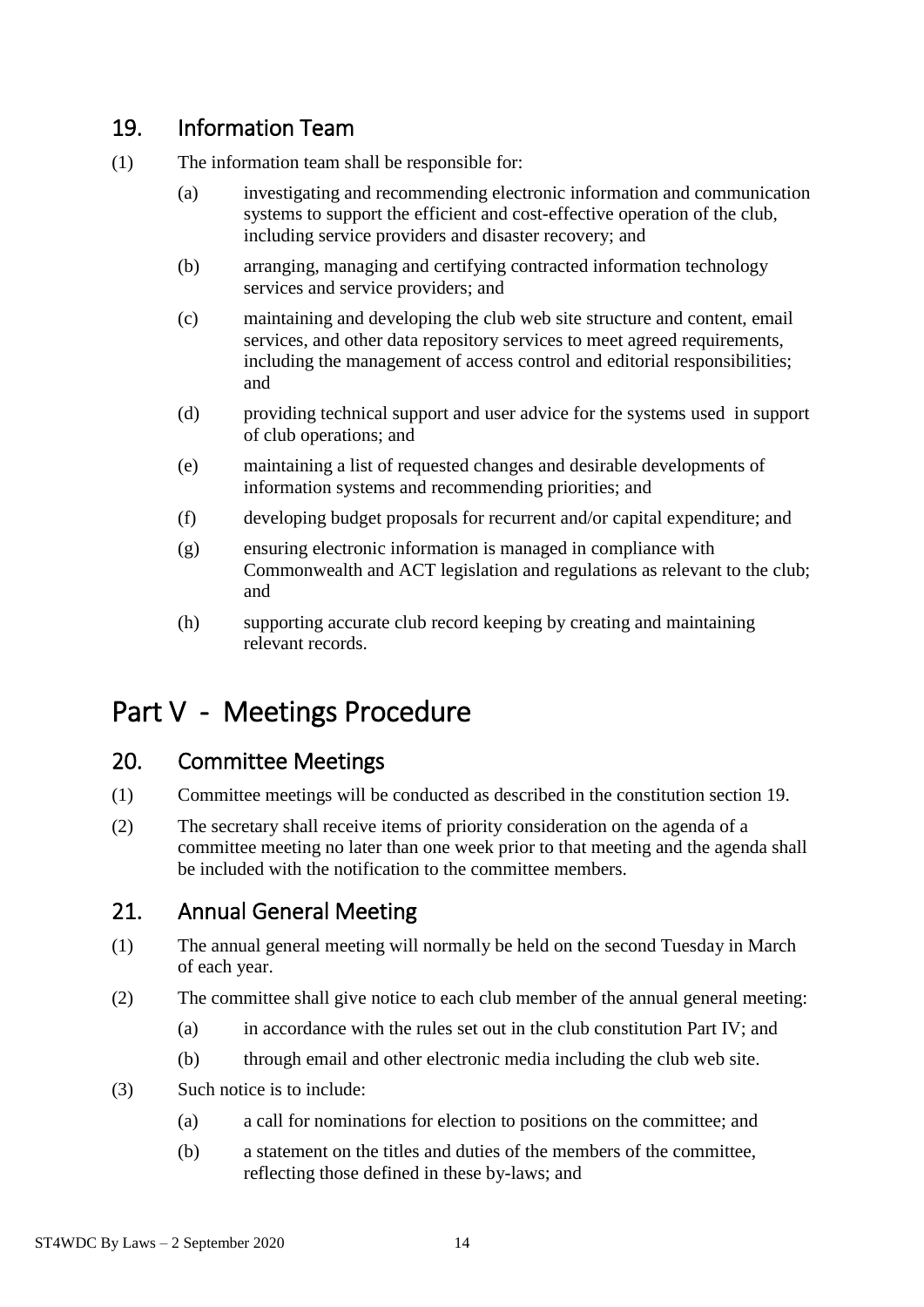- (c) a reminder that the deadline for receipt of nominations is ten days before the date of the annual general meeting.
- (4) The annual general meeting will be conducted as described in the constitution sections 23 and 24. The election of committee members will be conducted in accordance with section 14 of the constitution.

### <span id="page-17-0"></span>22. General Meetings

- (1) General meetings shall be conducted in accordance with sections 25 to 29 of the constitution.
- (2) The powers and functions to be exercised by a general meeting shall be limited to:
	- (a) the level of club subscription fees, and
	- (b) the election of the committee at the annual general meeting, and
	- (c) the rescission of a resolution of the club, and
	- (d) any matter referred to it by the committee.
- (3) Any item of general business raised at a general meeting by motion of a club member:
	- (a) must be accepted by the presiding officer of the meeting; and
	- (b) may be referred to the committee for consideration at the discretion of the presiding officer.

# <span id="page-17-1"></span>Part VI - Financial

#### <span id="page-17-2"></span>23. Books of Account

- (1) The method of bookkeeping of the accounts of the club shall be determined by the committee on the recommendation of the treasurer, with advice in writing from a chartered or certified practising accountant as considered appropriate.
- (2) An inspection of the club accounts of receipts and expenditure by a financial club member shall be available under the conditions described at section 41 of the constitution.

# <span id="page-17-3"></span>24. Budgeting and Financial Control

- (1) The club's financial operating year is from 1 January to 31 December.
- (2) The committee shall, by 30 November in each year, prepare a budget for the next operating year. The budget shall be presented to the members for information after it has been agreed in committee.
- (3) In the preparation of the budget the committee shall be guided by the objects and purposes of the club. In particular the committee shall take account of:
	- (a) current and projected levels of membership and subscription fees; and
	- (b) trends in expenditure/income for individual budget items; and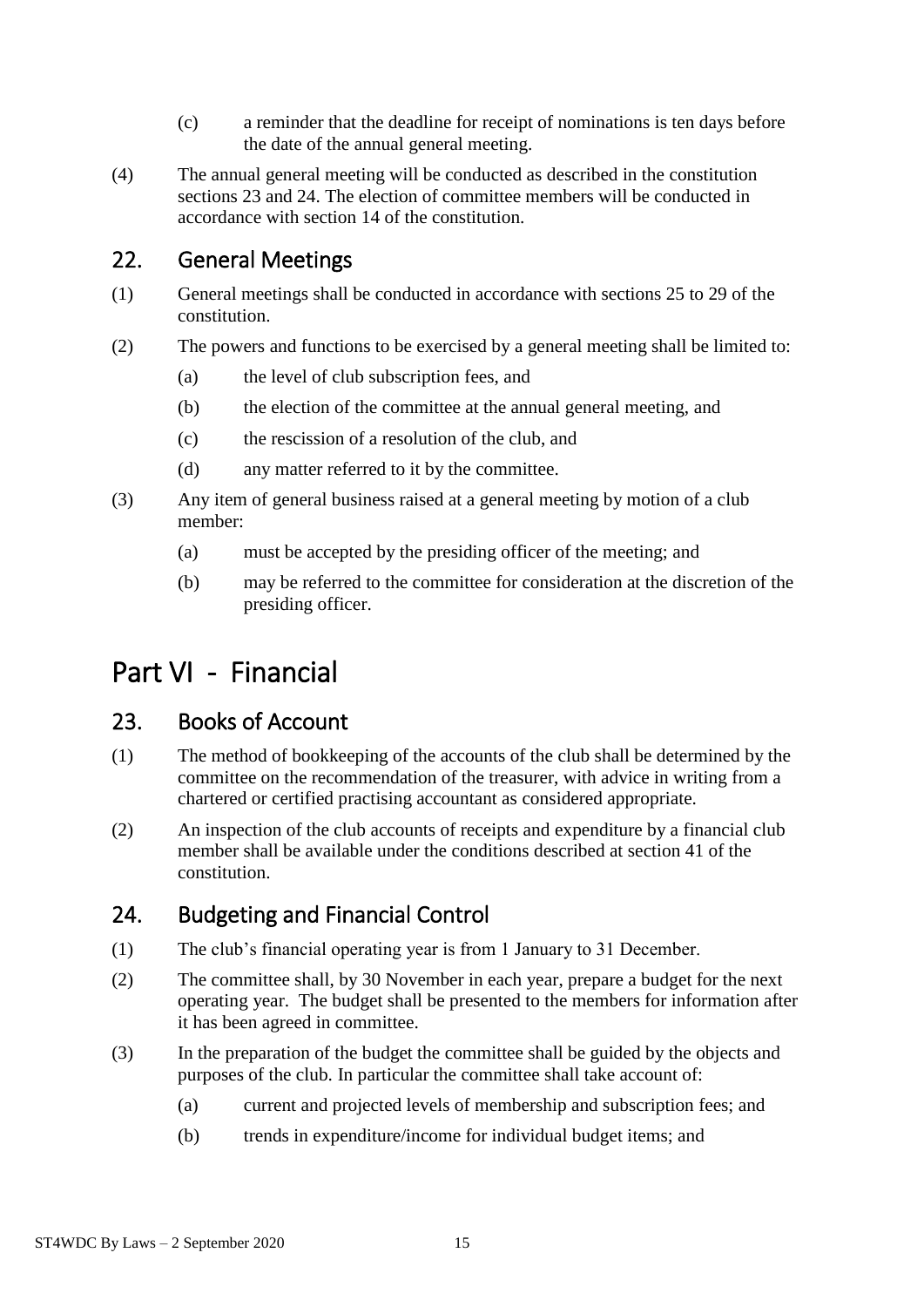- (c) club long-term objectives which may require a saving plan for future expenditure, or repayment of moneys borrowed for past expenditure; and
- (d) ways and means of generating income, including charges for advertising.
- (4) No expenditure may occur other than that specifically approved in the budget or by subsequent agreement in committee.
- (5) Expenditure which has been adequately justified and authorised in an approved budget may proceed without further reference to the committee, however:
	- (a) all such expenditure is to be limited to the specific approvals given and must be supported by detailed documentation provided to the treasurer in support of payment and/or inclusion in the asset register; and
	- (b) any proposed variations to the approved budget shall be presented to the committee for approval; and
	- (c) the treasurer shall prepare a monthly financial report comprising statement of income and expenditure, budget analysis and assets report for committee review and approval; and
	- (d) the committee may suspend or revise the approved budget as necessary to acknowledge prevailing circumstances.
- (6) No member of the club may take a commission in cash or kind in respect of any business transacted on behalf of the club with a third party.

#### <span id="page-18-0"></span>25. Cash Management

- (1) No cash advances are to be paid.
- (2) Cash floats may be provided at the discretion of the committee and are maintained according to the imprest system:
	- (a) a fixed amount of cash is allocated to a petty cash fund, which is stated in a separate account in the general ledger; and
	- (b) all expenditure from the petty cash fund is documented with receipts; and
	- (c) at all times, receipts and balance of cash must tally to petty cash fund as per allocation in general ledger; and
	- (d) petty cash disbursements are the basis for periodic replenishments of the petty cash funds.

#### <span id="page-18-1"></span>26. Asset Control

- (1) The property coordinator shall make provision for a register of the assets of the club, incorporating the identity of each item, its cost at purchase, and the particulars of its loan to any club member or other person.
- (2) The use of club equipment shall be restricted to financial members, and according to procedures incorporating the following principles:
	- (a) priority shall be given to leaders/organisers of club activities; and
	- (b) no item of club equipment shall be on loan for more than two weeks for the one activity unless a longer period is approved by a vote of the committee; and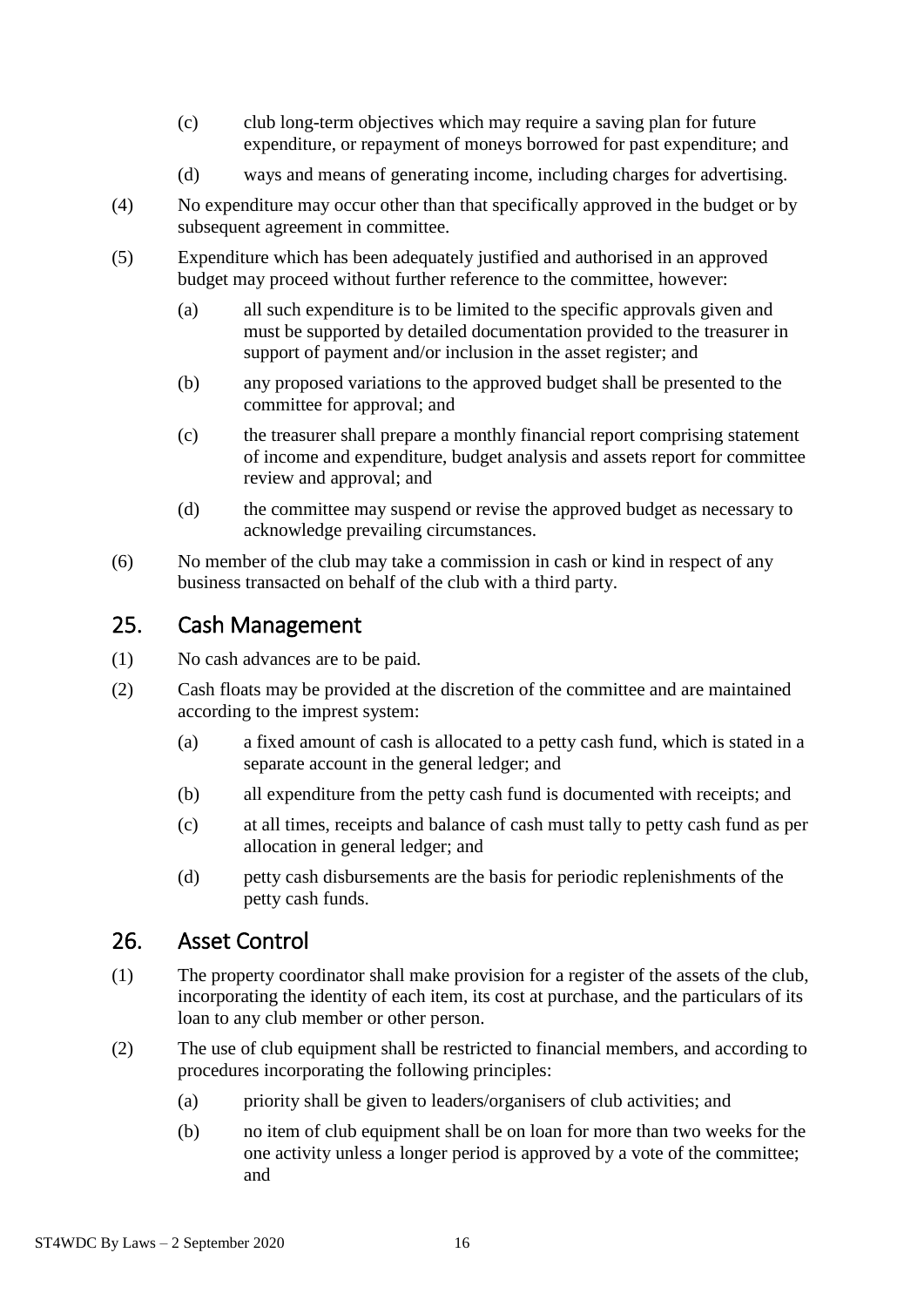- (c) allocation of an item of equipment subject to conflicting requests of members shall be decided by the property coordinator or delegated equipment officer so as to maximise the benefits of the equipment to the greater number of members; and
- (d) club equipment shall not be released to the custody of a person other than a financial club member without the prior approval of the committee; and
- (e) any damage to an item of club equipment while in the possession of a person, if considered by the property coordinator or delegate to be beyond the level of 'fair wear and tear', shall be made good by the person concerned. The person may lodge an appeal in writing to the committee and the matter shall then be decided by a vote of the committee.

# <span id="page-19-0"></span>Part VII - Miscellaneous

### <span id="page-19-1"></span>27. Public Officer

- (1) The requirement for, and the full responsibilities of, the public officer are described in the Associations Incorporation Act 1991.
- (2) The committee shall appoint a member to be the public officer of the club. The public officer must reside in the ACT and must be at least 18 years of age. The public officer may also hold a committee position if they have satisfied all the requirements for election to a committee position.
- (3) A person who is appointed to be the public officer must, not later than 1 month after being appointed, lodge with the registrar general a notice of the appointment.

# <span id="page-19-2"></span>28. Disqualification from office - Public Officer and Committee

- (1) The Act disqualifies from accepting a position of public officer or as a member of the committee any person who:
	- (a) in the last five years has been convicted of an indictable offence in relation to the promotion, formation or management of a body corporate; or
	- (b) in the last five years has been convicted of offences involving fraud or dishonesty punishable by imprisonment of three months or more.
- (2) A person who is disqualified from office as public officer or as a member of the committee under sub-section (1) must not, within the period of 5 years after the person was convicted or released from imprisonment for the offence, whichever is later, without leave of the Supreme Court, accept an appointment or act as the public officer or a member of the committee of an incorporated association.
- (3) A person who is bankrupt or personally insolvent must not, without leave of the Supreme Court, accept an appointment or act as the public officer or as a member of the committee of an incorporated association.

# <span id="page-19-3"></span>29. Vacancy in the office of Public Officer

- (1) The office of the public officer is taken to be vacant if the public officer:
	- (a) is removed from office by the club; or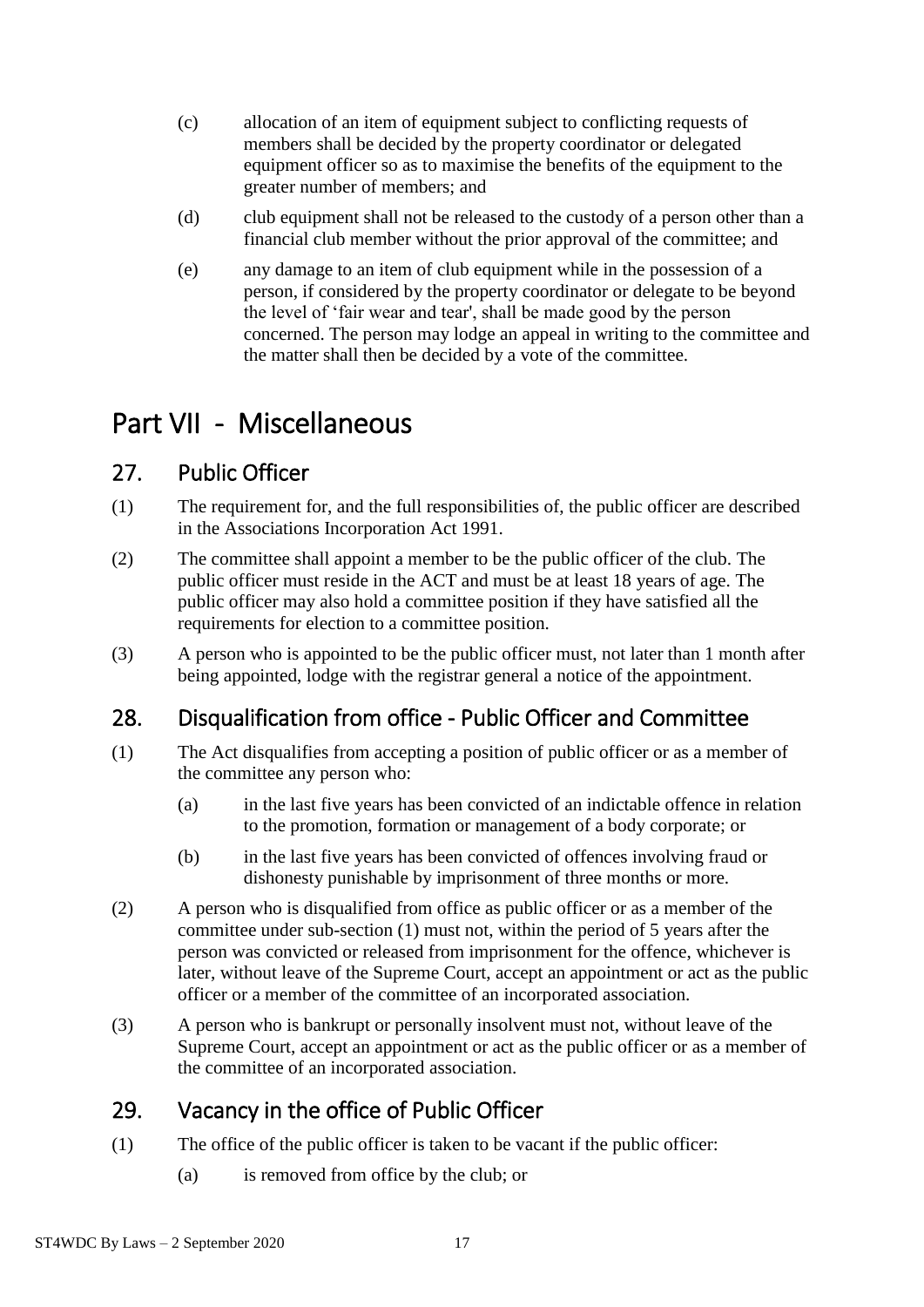- (b) resigns from office; or
- (c) dies; or
- (d) becomes bankrupt or personally insolvent; or
- (e) suffers from mental or physical incapacity; or
- (f) was convicted or released from imprisonment for an offence mentioned in section 63 (1) of the Associations Incorporation Act within 5 years immediately before the public officer's appointment, or is convicted of such an offence after taking office; or
- (g) is subject to a disqualification order under Associations Incorporation Act section 63A; or
- (h) ceases to reside in the Australian Capital Territory; or
- (i) ceases to be a member of the club.
- (2) If the position of public officer becomes vacant, the committee must appoint a person to the position within fourteen days.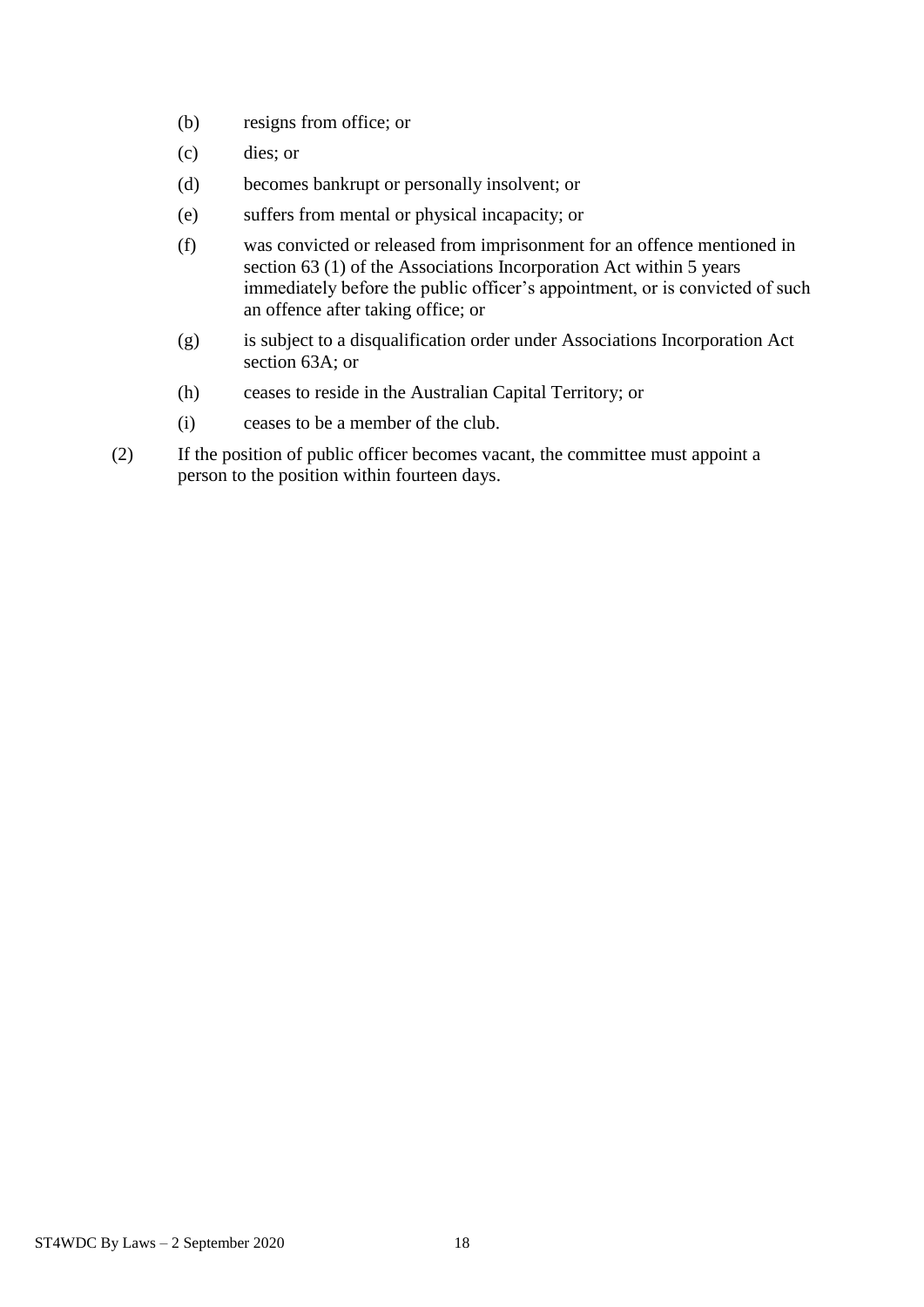# <span id="page-21-0"></span>Record of Amendments

These by-laws were initially established on 19 December 1989 under the constitution (as amended in November 1988).

| $\mathbf{1}$   | 24 Apr 1990 | Minor changes were approved by the committee                                                                                                                                                                                                                                                                                                                                                                                                                                                                               |
|----------------|-------------|----------------------------------------------------------------------------------------------------------------------------------------------------------------------------------------------------------------------------------------------------------------------------------------------------------------------------------------------------------------------------------------------------------------------------------------------------------------------------------------------------------------------------|
| $\overline{2}$ | 17 Feb 1998 | Changes were approved by the committee                                                                                                                                                                                                                                                                                                                                                                                                                                                                                     |
| 3              | 10 Mar 1998 | Revised by-laws adopted by general membership. constitution and<br>by-laws document up-dated to Word 2000 format 22 April 2001.                                                                                                                                                                                                                                                                                                                                                                                            |
| $\overline{4}$ | 16 Mar 2004 | Minor changes were approved by the committee.                                                                                                                                                                                                                                                                                                                                                                                                                                                                              |
| 5              | 15 Feb 2005 | Webmaster included, approved by the committee.                                                                                                                                                                                                                                                                                                                                                                                                                                                                             |
| 6              | 9 Mar 2006  | Fifth General committee member added.                                                                                                                                                                                                                                                                                                                                                                                                                                                                                      |
| $\overline{7}$ | 13 Mar 2007 | Revision of the by-laws approved by the committee namely:<br>Change to the constitution made in November 2006 concerning<br>Associate member and Competition Member<br>Clarification of late renewal<br>Clarification of Categories of membership and their rights<br>Listing of membership fees<br>Talooge Park management<br>Restructure of the Publications team to include the Webmaster<br>Restructure of Property Management Team to include Equipment<br>Officer<br><b>Rescind fifth General committee Position</b> |
| 8              | 24 Jul 2008 | Revision of Sections 16-19 to reflect changes in Family Membership<br>in the constitution and to clarify fees                                                                                                                                                                                                                                                                                                                                                                                                              |
| 9              | 4 Jul 2010  | Revision to expedite Membership approval process approved by the<br>committee in March 2009. by-laws document reformatted and up-<br>dated to Word 97-2003 format. Some clauses renumbered for<br>consistency.                                                                                                                                                                                                                                                                                                             |
| 10             | 2 Oct 2011  | 4 amended, 9 amended, 17 amended 19 amended to reflect changes in<br>membership entitlements. 20 amended to reflect increase from three<br>to four years reduced rejoining fee for lapsed members. 31 Inserted.<br>Individual Members have the right to request that their details are not<br>available for dissemination in Membership Lists.                                                                                                                                                                             |
| 11             | 3 May 2011  | 6 (d) moved from Publications Team to 7 (g) Public Relations Team.                                                                                                                                                                                                                                                                                                                                                                                                                                                         |
| 12             | 11 Jan 2012 | Updated page 6 Section 19 Table Membership Entitlements to allow<br>for Family members who are a spouse or partner of an owner member<br>or life member to vote at Annual General Meetings and Special<br>General Meetings.                                                                                                                                                                                                                                                                                                |
| 13             | 1 May 2012  | Document migrated to DotNetNuke website format                                                                                                                                                                                                                                                                                                                                                                                                                                                                             |
| 14             | 6 Jun 2012  | 17 changed "paragraph 16(b)" to "paragraph (b)". 31 changed from<br>"All listings of club members are to be considered confidential to<br>club members. Individual Members have the right to request that their<br>details are not available for dissemination in Membership Lists" to<br>"The Register of members is to be considered confidential to club<br>members"                                                                                                                                                    |